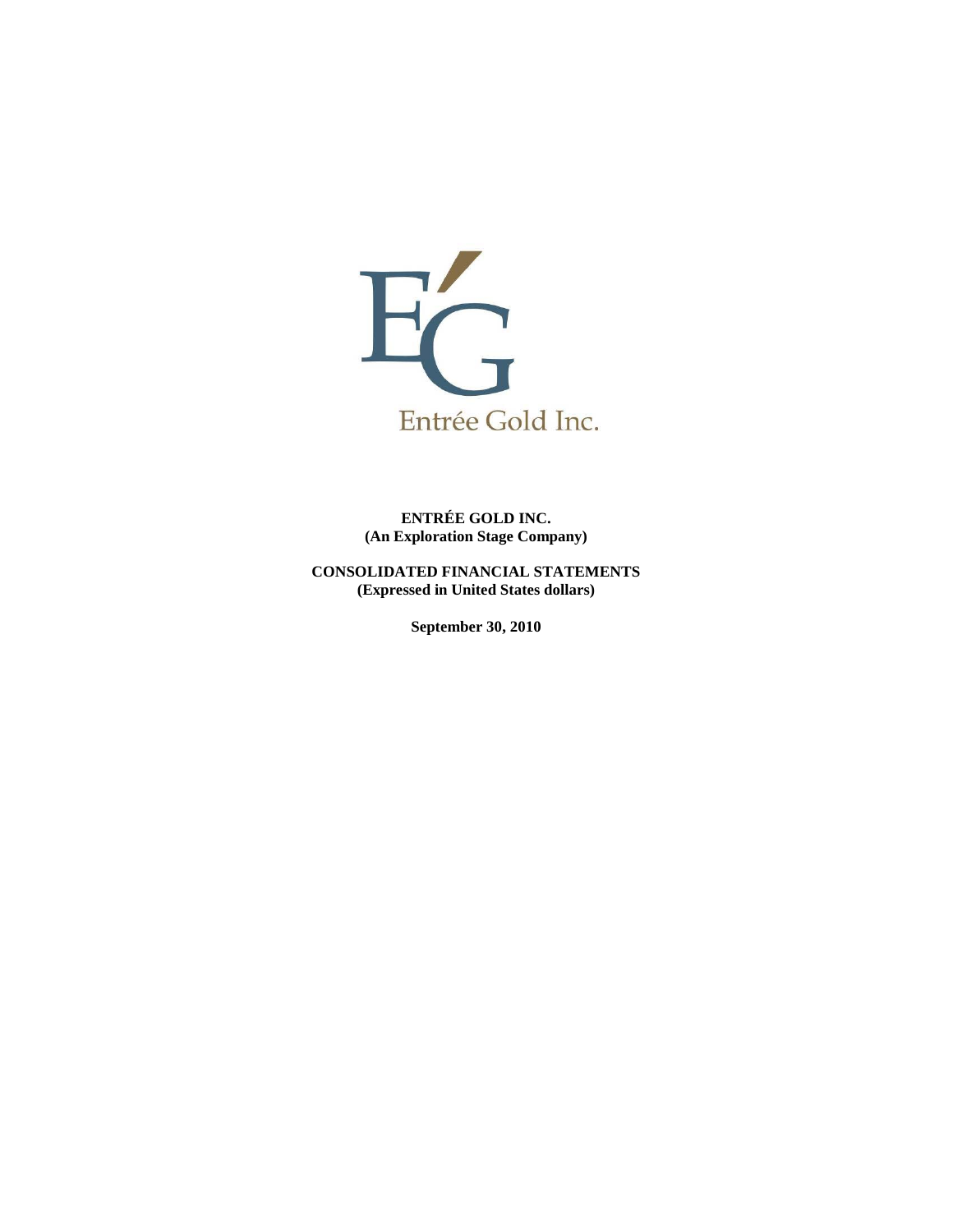(An Exploration Stage Company) CONSOLIDATED BALANCE SHEETS (Expressed in United States dollars)

|                                                                                                                                          | September 30,<br>2010     | December 31,<br>2009 |
|------------------------------------------------------------------------------------------------------------------------------------------|---------------------------|----------------------|
| <b>ASSETS</b>                                                                                                                            |                           |                      |
| Current                                                                                                                                  |                           |                      |
| Cash and cash equivalents                                                                                                                | \$<br>26,254,869          | \$<br>40,360,436     |
| Receivables                                                                                                                              | 216,091                   | 164,255              |
| Receivables - Ivanhoe Mines                                                                                                              |                           | 699,293              |
| Prepaid expenses                                                                                                                         | 712,032                   | 811,431              |
| Total current assets                                                                                                                     | 27,182,992                | 42,035,415           |
| Investments (Note 5)                                                                                                                     | 3,894,561                 | 2,166,597            |
| Equipment (Note 6)                                                                                                                       | 761,632                   | 770,562              |
| Mineral property interests (Note 7)                                                                                                      | 51,423,307                | 292,608              |
| Other assets                                                                                                                             | 150,725                   | 69,568               |
| Equity investment - joint venture (Notes 5 and 7)                                                                                        |                           | 94,154               |
| Deferred Costs (Note 4)                                                                                                                  |                           | 375,216              |
| <b>Total assets</b>                                                                                                                      | \$<br>83,413,217          | \$<br>45,804,120     |
| <b>LIABILITIES AND STOCKHOLDERS' EQUITY</b>                                                                                              |                           |                      |
| Current                                                                                                                                  |                           |                      |
| Accounts payable and accrued liabilities                                                                                                 | $\mathbb{S}$<br>1,878,188 | \$<br>1,160,912      |
| Loans payable to Ivanhoe Mines (Note 8)                                                                                                  | 1,215,607                 | 676,083              |
| Future income tax liabilities (Note 4)                                                                                                   | 15,747,062                |                      |
| <b>Total liabilities</b>                                                                                                                 | 18,840,857                | 1,836,995            |
| <b>Commitments</b> (Note 13)                                                                                                             |                           |                      |
| <b>Stockholders' equity</b>                                                                                                              |                           |                      |
| Common stock, no par value, unlimited number authorized, (Note 9)<br>113,722,418 (December 31, 2009 - 97,059,346) issued and outstanding | 148,244,684               | 116,599,651          |
| Additional paid-in capital                                                                                                               | 14,977,369                | 15,905,963           |
| Accumulated other comprehensive income:                                                                                                  |                           |                      |
| Unrealized gain on available for sale securities                                                                                         | 1,233,845                 | 563,481              |
| Foreign currency cumulative translation adjustment                                                                                       | 864,201                   | (480, 928)           |
| Accumulated deficit during the exploration stage                                                                                         | (100, 747, 739)           | (88, 621, 042)       |
| Total stockholders' equity                                                                                                               | 64,572,360                | 43,967,125           |
| Total liabilities and stockholders' equity                                                                                               | \$<br>83,413,217          | \$<br>45,804,120     |

**Nature of operations** (Note 2) **Subsequent Events** (Note 14)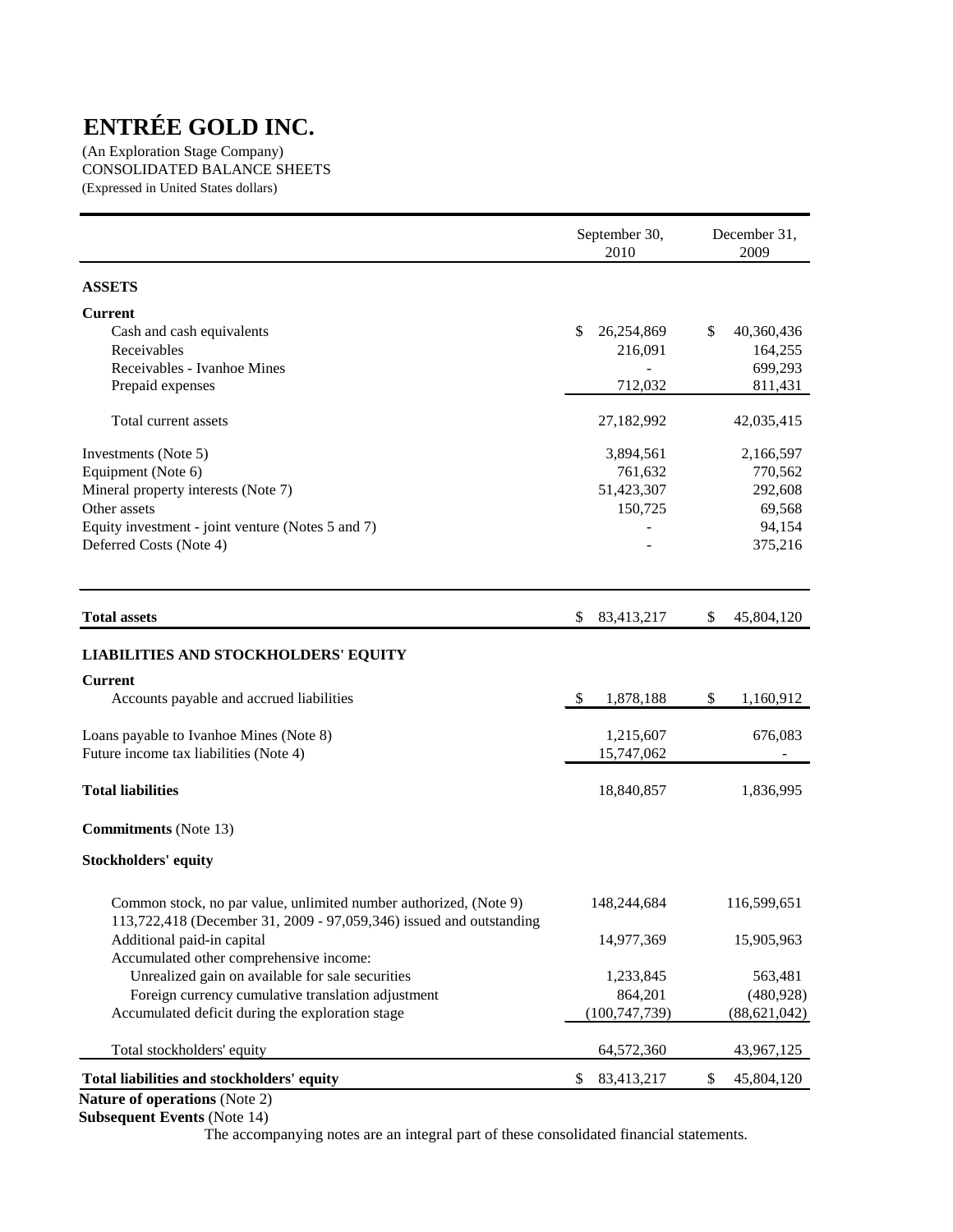(An Exploration Stage Company) CONSOLIDATED STATEMENTS OF OPERATIONS AND COMPREHENSIVE INCOME (LOSS) (Expressed in United States dollars)

|                                               | Three Months<br>Ended<br>September 30, 2010 | Three Months<br>Ended<br>September 30,<br>2009                     |              | Nine Months<br>Ended<br>September 30,<br>2010 |    | Nine Months<br>Ended<br>September 30,<br>2009 |               | Inception<br>(July 19, 1995)<br>to September 30,<br>2010                              |
|-----------------------------------------------|---------------------------------------------|--------------------------------------------------------------------|--------------|-----------------------------------------------|----|-----------------------------------------------|---------------|---------------------------------------------------------------------------------------|
| <b>EXPENSES</b>                               |                                             |                                                                    |              |                                               |    |                                               |               |                                                                                       |
| Exploration (Note 7)                          | \$<br>4,496,968                             | \$2,722,656                                                        | <sup>S</sup> | 8,116,644                                     | -S | 7,579,107                                     | <sup>\$</sup> | 62,966,230                                                                            |
| General and administration                    | 1,891,048                                   | 837,746                                                            |              | 3,814,222                                     |    | 3,572,590                                     |               | 38,188,691                                                                            |
| Foreign exchange (gain) loss                  | (175,994)                                   | 10,163                                                             |              | (307,030)                                     |    | 64,268                                        |               | (125, 806)                                                                            |
| Depreciation                                  | 14,660                                      | 40,410                                                             |              | 93,423                                        |    | 115,948                                       |               | 970,529                                                                               |
| Write-down of equipment                       |                                             | $\overline{\phantom{a}}$                                           |              | 4,588                                         |    |                                               |               | 128,404                                                                               |
| <b>Loss from operations</b>                   | (6,226,682)                                 | (3,610,975)                                                        |              | (11, 721, 847)                                |    | (11, 331, 913)                                |               | (102, 128, 048)                                                                       |
| Interest income                               | 80,251                                      | 33,142                                                             |              | 192,477                                       |    | 334,983                                       |               | 4,846,270                                                                             |
| Loss from equity investee (Note 5)            | (401, 539)                                  | (43,094)                                                           |              | (597, 326)                                    |    | (65,548)                                      |               | (1, 133, 430)                                                                         |
| Fair value adjustment of asset                |                                             |                                                                    |              |                                               |    |                                               |               |                                                                                       |
| backed commercial paper<br>(Note 5)           |                                             |                                                                    |              |                                               |    |                                               |               | (2,332,531)                                                                           |
| <b>Net loss</b>                               | \$                                          | $(6,547,970)$ \$ $(3,620,927)$ \$ $(12,126,696)$ \$ $(11,062,478)$ |              |                                               |    |                                               |               | \$(100, 747, 739)                                                                     |
| Comprehensive income (loss):                  |                                             |                                                                    |              |                                               |    |                                               |               |                                                                                       |
| Net loss                                      | \$                                          |                                                                    |              |                                               |    |                                               |               | $(6,547,970)$ \$ $(3,620,927)$ \$ $(12,126,696)$ \$ $(11,062,478)$ \$ $(100,747,739)$ |
| Unrealized gain on available                  |                                             |                                                                    |              |                                               |    |                                               |               |                                                                                       |
| for sale securities (Note 5)                  | 486,648                                     | 133,638                                                            |              | 670,364                                       |    | 475,541                                       |               | 1,233,845                                                                             |
| Foreign currency translation adjustment       | 1,967,834                                   | 3,590,242                                                          |              | 1,345,129                                     |    | 5,898,534                                     |               | 864,201                                                                               |
| Comprehensive income (loss)                   | \$<br>$(4,093,488)$ \$                      | 102,953                                                            |              | $(10,111,203)$ \$                             |    | $(4,688,403)$ \$                              |               | (98, 649, 693)                                                                        |
| Basic and diluted loss per share              | \$<br>$(0.06)$ \$                           | $(0.04)$ \$                                                        |              | $(0.12)$ \$                                   |    | (0.12)                                        |               |                                                                                       |
| Weighted average number of shares outstanding | 113,581,788                                 | 94,800,898                                                         |              | 103,045,601                                   |    | 94,665,330                                    |               |                                                                                       |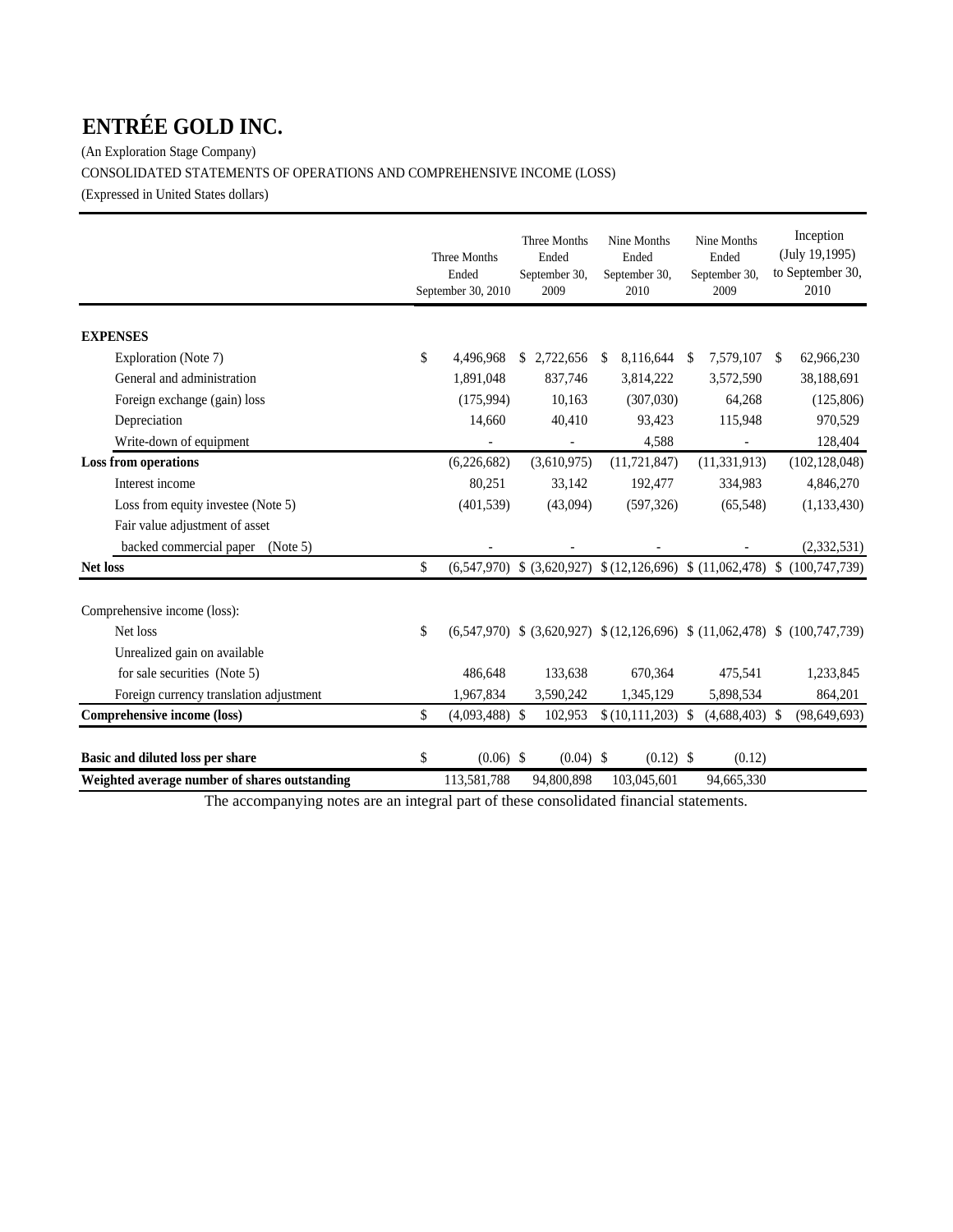(An Exploration Stage Company) CONSOLIDATED STATEMENT OF STOCKHOLDERS' EQUITY (Unaudited)

(Expressed in United States dollars)

|                                                  | Number of<br><b>Shares</b> | Common<br>Stock   |               | Additional<br>Paid-in Capital |                         | Accumulated<br>Other<br>Comprehensive<br>Income | Accumulated<br>Deficit<br>During the<br>Exploration<br>Stage | Total<br>Stockholders'<br>Equity |
|--------------------------------------------------|----------------------------|-------------------|---------------|-------------------------------|-------------------------|-------------------------------------------------|--------------------------------------------------------------|----------------------------------|
| Balance, December 31, 2009                       | 97,059,346                 | \$<br>116,599,651 | \$            | 15,905,963                    | \$                      | 82,553                                          | \$<br>(88, 621, 042)                                         | \$<br>43,967,125                 |
| Shares issued:                                   |                            |                   |               |                               |                         |                                                 |                                                              |                                  |
| Exercise of stock options                        | 392,968                    | 934,208           |               | (324, 232)                    |                         |                                                 |                                                              | 609,976                          |
| Mineral property interests                       | 30,000                     | 82,391            |               |                               |                         |                                                 |                                                              | 82,391                           |
| Foreign currency translation adjustment          |                            |                   |               |                               |                         | 1,277,025                                       |                                                              | 1,277,025                        |
| Unrealized gain on available for sale securities |                            |                   |               |                               |                         | 121,338                                         |                                                              | 121,338                          |
| Net loss                                         |                            |                   |               |                               |                         |                                                 | (2,156,164)                                                  | (2,156,164)                      |
| Balance, March 31, 2010                          | 97,482,314                 | \$<br>117,616,250 | $\mathbb{S}$  | 15,581,731                    | $\mathcal{S}$           | 1,480,916                                       | \$<br>(90, 777, 206)                                         | \$<br>43,901,691                 |
| Shares issued:                                   |                            |                   |               |                               |                         |                                                 |                                                              |                                  |
| Exercise of stock options                        | 925,303                    | 1,773,730         |               | (861, 024)                    |                         |                                                 |                                                              | 912,706                          |
| Mineral property interests                       |                            |                   |               |                               |                         |                                                 |                                                              |                                  |
| Acquistion of PacMag                             | 15,020,801                 | 28,325,101        |               |                               |                         |                                                 |                                                              | 28,325,101                       |
| Share issue costs                                |                            | (147, 228)        |               |                               |                         |                                                 |                                                              | (147, 228)                       |
| Foreign currency translation adjustment          |                            |                   |               |                               |                         | (1,899,730)                                     |                                                              | (1,899,730)                      |
| Unrealized gain on available for sale securities |                            |                   |               |                               |                         | 62,378                                          |                                                              | 62,378                           |
| Net loss                                         |                            |                   |               |                               |                         | $\sim$                                          | (3,422,563)                                                  | (3,422,563)                      |
| Balance, June 30, 2010                           | 113,428,418                | \$<br>147,567,853 | $\mathbb{S}$  | 14,720,707                    | $\sqrt[6]{\frac{1}{2}}$ | (356, 436)                                      | \$<br>(94, 199, 769)                                         | \$<br>67,732,355                 |
| Shares issued:                                   |                            |                   |               |                               |                         |                                                 |                                                              |                                  |
| Exercise of stock options                        | 214,000                    | 445,968           |               | (174, 130)                    |                         |                                                 |                                                              | 271,838                          |
| Mineral property interests                       | 80,000                     | 185,863           |               |                               |                         |                                                 |                                                              | 185,863                          |
| Stock-based compensation                         |                            |                   |               | 430,792                       |                         |                                                 |                                                              | 430,792                          |
| Acquistion of PacMag                             |                            |                   |               |                               |                         |                                                 |                                                              |                                  |
| Recovery of share issue costs                    |                            | 45,000            |               |                               |                         |                                                 |                                                              | 45,000                           |
| Foreign currency translation adjustment          |                            |                   |               |                               |                         | 1,967,834                                       |                                                              | 1,967,834                        |
| Unrealized gain on available for sale securities |                            |                   |               |                               |                         | 486,648                                         |                                                              | 486,648                          |
| Net loss                                         |                            |                   |               |                               |                         |                                                 | (6,547,970)                                                  | (6,547,970)                      |
| Balance, September 30, 2010                      | 113,722,418                | \$<br>148,244,684 | $\mathsf{\$}$ | 14,977,369                    | \$                      | 2,098,046                                       | \$<br>(100, 747, 739)                                        | \$<br>64,572,360                 |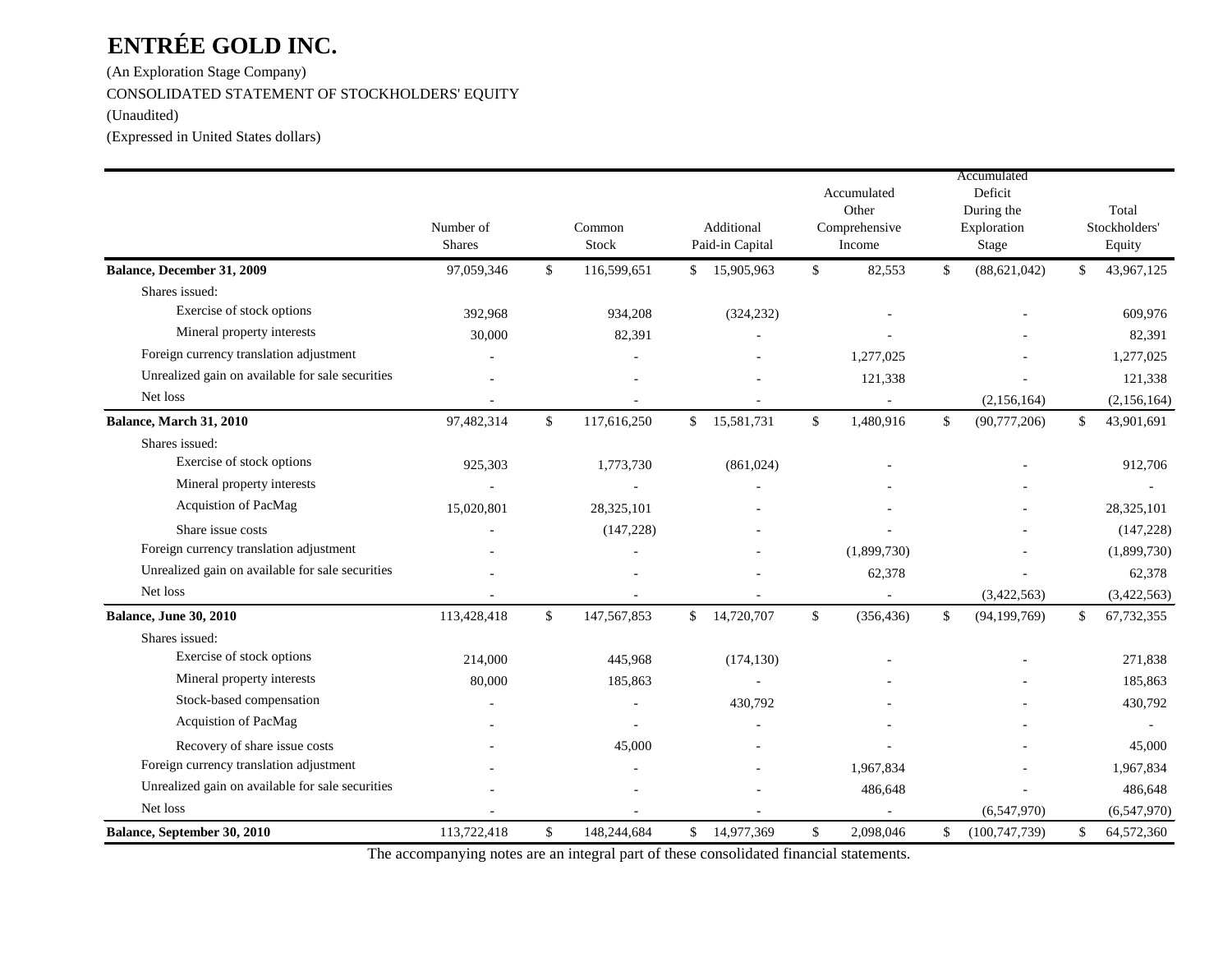(An Exploration Stage Company) CONSOLIDATED STATEMENTS OF CASH FLOWS (Expressed in United States dollars)

|                                                    | Three Months<br>Ended<br>September 30,<br>2010 | Three Months<br>Ended<br>2009  | Nine Months<br>Ended<br>September 30, September 30,<br>2010 | Nine Months<br>Ended<br>September 30, to September 30,<br>2009 |              | Inception<br>(July 19, 1995)<br>2010 |
|----------------------------------------------------|------------------------------------------------|--------------------------------|-------------------------------------------------------------|----------------------------------------------------------------|--------------|--------------------------------------|
| <b>CASH FLOWS FROM OPERATING ACTIVITIES</b>        |                                                |                                |                                                             |                                                                |              |                                      |
| Net loss                                           | \$<br>(6,547,970)                              | (3,620,927)<br>\$              |                                                             | $$(12,126,696) \$(11,062,478) \$(100,747,739)$                 |              |                                      |
| Items not affecting cash:                          |                                                |                                |                                                             |                                                                |              |                                      |
| Depreciation                                       | 14,660                                         | 40,410                         | 93,423                                                      | 115,948                                                        |              | 970,529                              |
| Stock-based compensation                           | 430,792                                        |                                | 430,792                                                     | 1,326,834                                                      |              | 18,087,668                           |
| Fair value adjustment of asset backed              |                                                |                                |                                                             |                                                                |              |                                      |
| commercial paper                                   |                                                |                                |                                                             |                                                                |              | 2,332,531                            |
| Write-down of equipment                            |                                                |                                | 4,588                                                       |                                                                |              | 128,404                              |
| Escrow shares compensation                         |                                                |                                |                                                             |                                                                |              | 2,001,832                            |
| Mineral property interest paid in                  |                                                |                                |                                                             |                                                                |              |                                      |
| stock and warrants                                 |                                                |                                |                                                             | 22,515                                                         |              | 4,052,698                            |
| Loss from equity investee                          | 401,538                                        | 43,094                         | 597,326                                                     | 65,548                                                         |              | 1,133,429                            |
| Other items not affecting cash                     | 16,509                                         |                                | 21,200                                                      |                                                                |              | 93,377                               |
| Changes in assets and liabilities:                 |                                                |                                |                                                             |                                                                |              |                                      |
| Receivables                                        | 73,391                                         | 41,250                         | 5,913                                                       | 485,842                                                        |              | (153, 484)                           |
| Receivables - Ivanhoe Mines                        | 702,028                                        | (14, 881)                      | 702,028                                                     | (45,101)                                                       |              | 60,234                               |
| Prepaid expenses                                   | (233, 496)                                     | (14, 335)                      | 109,681                                                     | (116, 343)                                                     |              | (629, 738)                           |
| Accounts payable and accrued liabilities           | 761,687                                        | (125, 458)                     | 850,649                                                     | (430, 809)                                                     |              | 1,712,174                            |
| Net cash used in operating activities              | (4,380,861)                                    | (3,650,847)                    | (9,311,096)                                                 | (9,638,044)                                                    |              | (70,958,085)                         |
| <b>CASH FLOWS FROM FINANCING ACTIVITIES</b>        |                                                |                                |                                                             |                                                                |              |                                      |
| Proceeds from issuance of capital stock            | 271,838                                        | 500,631                        | 1,794,520                                                   | 549,897                                                        |              | 113,786,254                          |
| Share issue costs                                  |                                                |                                | (147, 228)                                                  |                                                                |              | (3,693,148)                          |
| Loan payable to Ivanhoe Mines                      |                                                | 45,113                         |                                                             | 77,770                                                         |              | 376,230                              |
| Net cash provided by financing activities          | 271,838                                        | 545,744                        | 1,647,292                                                   | 627,667                                                        |              | 110,469,336                          |
|                                                    |                                                |                                |                                                             |                                                                |              |                                      |
| CASH FLOWS FROM INVESTING ACTIVITIES               |                                                |                                |                                                             |                                                                |              |                                      |
| Cash acquired on acquisition of PacMag             |                                                |                                | 959,437                                                     |                                                                |              | 959,437                              |
| Mineral property interest                          | (18, 366)                                      |                                | (72, 873)                                                   |                                                                |              | (111,092)                            |
| Mineral Property Interest -Bond Payments           | 35                                             |                                | (79, 047)                                                   |                                                                |              | (148, 615)                           |
| Joint venture - Ivanhoe Mines                      |                                                | (43,094)                       |                                                             | (65, 548)                                                      |              | (366, 595)                           |
| Purchase of asset backed                           |                                                |                                |                                                             |                                                                |              |                                      |
| commercial paper                                   |                                                |                                |                                                             |                                                                |              | (4,031,122)                          |
| Acquisition of PacMag Metals Limited               | (560, 476)                                     |                                | (7, 388, 397)                                               |                                                                |              | (7,465,495)                          |
| Acquisition of equipment                           | (13,053)                                       | (63, 475)                      | (76, 011)                                                   | (98, 379)                                                      |              | (1,760,096)                          |
| Net cash used in investing activities              | (591, 860)                                     | (106, 569)                     | (6,656,891)                                                 | (163, 927)                                                     |              | (12, 923, 578)                       |
| Effect of foreign currency translation on cash and |                                                |                                |                                                             |                                                                |              |                                      |
| cash equivalents                                   | 791,757                                        | 3,409,668                      | 215,128                                                     | 5,632,965                                                      |              | (332, 804)                           |
| Change in cash and cash equivalents                |                                                |                                |                                                             |                                                                |              |                                      |
| during the period                                  | (3,909,126)                                    | 197,996                        | (14, 105, 567)                                              | (3,541,339)                                                    |              | 26,254,869                           |
| Cash and cash equivalents, beginning of period     | 30,163,995                                     | 41,473,480                     | 40,360,436                                                  | 45,212,815                                                     |              |                                      |
| Cash and cash equivalents, end of period           | \$26,254,869                                   | \$41,671,476                   | \$26,254,869                                                | \$41,671,476                                                   | \$           | 26,254,869                           |
| Cash paid for interest during the period           | \$<br>$\overline{\phantom{a}}$                 | \$<br>$\overline{\phantom{a}}$ | \$<br>$\overline{\phantom{a}}$                              | \$<br>$\overline{\phantom{a}}$                                 | $\mathbb{S}$ |                                      |
| Cash paid for income taxes during the period       | \$<br>$\overline{\phantom{a}}$                 | \$                             | $\$$                                                        | \$<br>$\overline{\phantom{a}}$                                 | $\,$         |                                      |
|                                                    |                                                |                                |                                                             |                                                                |              |                                      |

Supplemental disclosure with respect to cash flows (Note 12)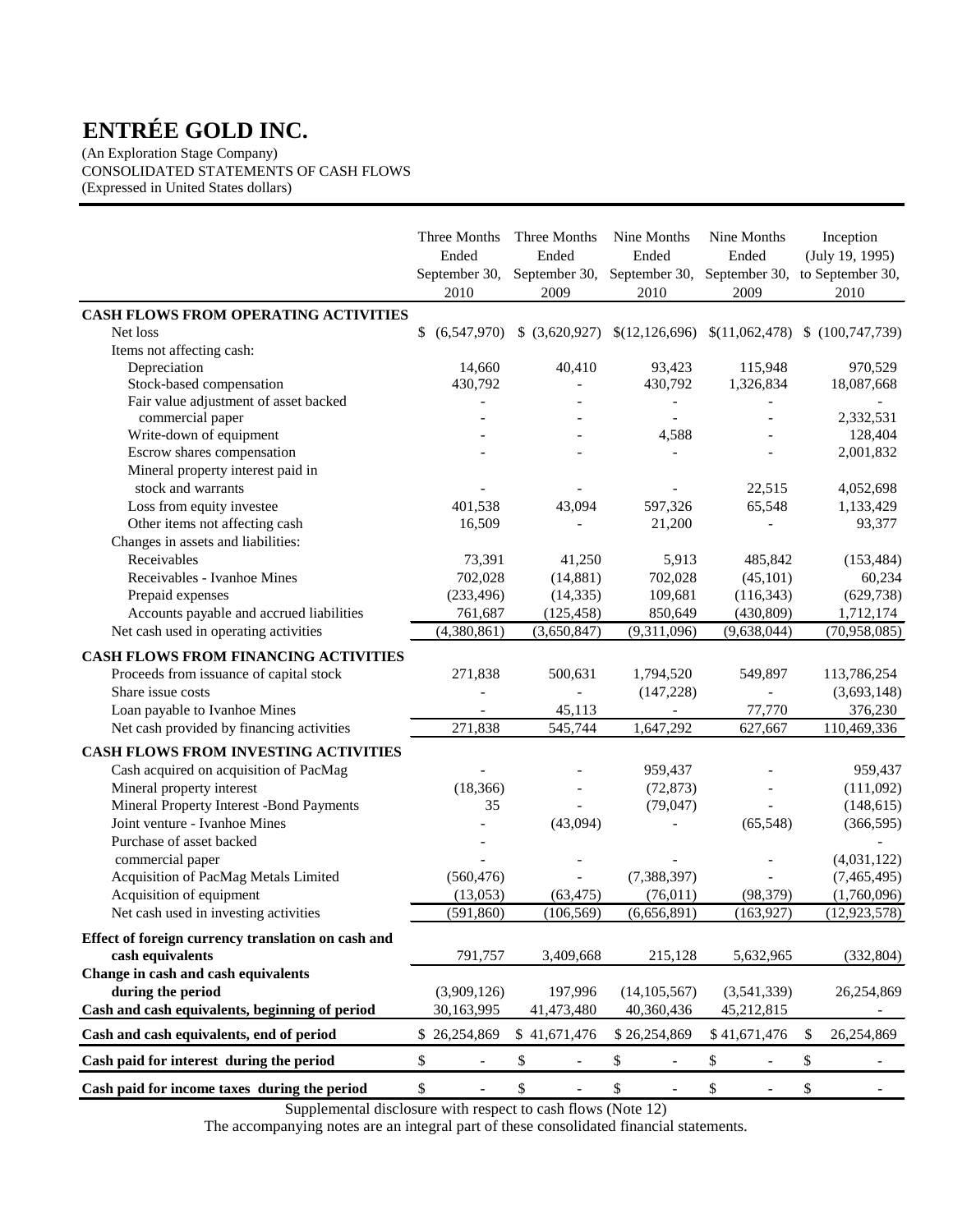#### **1. BASIS OF PRESENTATION**

The interim period financial statements have been prepared by Entrée Gold Inc. (the "Company" or "Entrée") in conformity with generally accepted accounting principles in the United States of America. The preparation of financial data is based on accounting principles and practices consistent with those used in the preparation of annual financial statements, and in the opinion of management these financial statements contain all adjustments necessary (consisting of normally recurring adjustments) to present fairly the financial information contained therein. Certain information and footnote disclosure normally included in the financial statements prepared in conformity with generally accepted accounting principles in the United States of America have been condensed or omitted. These interim period statements should be read together with the most recent audited financial statements and the accompanying notes for the year ended December 31, 2009. The results of operations for the nine months ended September 30, 2010 are not necessarily indicative of the results to be expected for the year ending December 31, 2010.

#### **2. NATURE OF OPERATIONS**

The Company was incorporated under the laws of the Province of British Columbia on July 19, 1995 and continued under the laws of the Yukon Territory on January 22, 2003. On May 27, 2005, the Company changed the governing jurisdiction from the Yukon Territory to British Columbia by continuing into British Columbia under the British Columbia *Business Corporation Act.* The Company's principal business activity is the exploration of mineral property interests. To date, the Company has not generated significant revenues from its operations and is considered to be in the exploration stage.

All amounts are expressed in United States dollars, except for certain amounts denoted in Canadian dollars ("C\$"), and Australian dollars ("A\$").

## **3. SIGNIFICANT ACCOUNTING POLICIES**

These consolidated financial statements follow the same significant accounting principles as those outlined in the notes to the audited consolidated financial statements for the year ended December 31, 2009.

The following recent accounting pronouncements are relevant to the Company's financial reporting.

In April 2010, the FASB issued ASU 2010-13, *Compensation – Stock Compensation (Topic 718),*  amending ASC 718. ASU 2010-13 clarifies that a share-based payment award with an exercise price denominated in the currency of a market in which the entity's equity securities trade should not be classified as a liability if it otherwise qualifies as equity. ASU 2010-13 also improves GAAP by improving consistency in financial reporting by eliminating diversity in practice. ASU 2010-13 is effective for interim and annual reporting periods beginning after December 15, 2010. The Company is currently evaluating the impact of ASU 2010-13, but does not expect its adoption to have a material impact on the Company's financial reporting and disclosures.

In February 2010, the FASB issued ASU 2010-09, *Subsequent Events (Topic 855),* amending ASC 855. ASU 2010-09 removes the requirement for an SEC filer to disclose a date relating to its subsequent events in both issued and revised financial statements. ASU 2010-09 also eliminates potential conflicts with the SEC's literature. Most of ASU 2010-09 is effective upon issuance of the update. The Company adopted ASU 2010-09 in February 2010, and its adoption did not have a material impact on the Company's financial reporting and disclosures.

In January 2010, the FASB issued ASU 2010-06, *Fair Value Measurements and Disclosures (Topic 820), Improving Disclosures about Fair Value Measurements,* amending ASC 820. ASU 2010-06 requires entities to provide new disclosures and clarify existing disclosures relating to fair value measurements. The new disclosures and clarifications of existing disclosures are effective for interim and annual reporting periods beginning after December 15, 2009, except for the disclosures about purchases, sales, issuances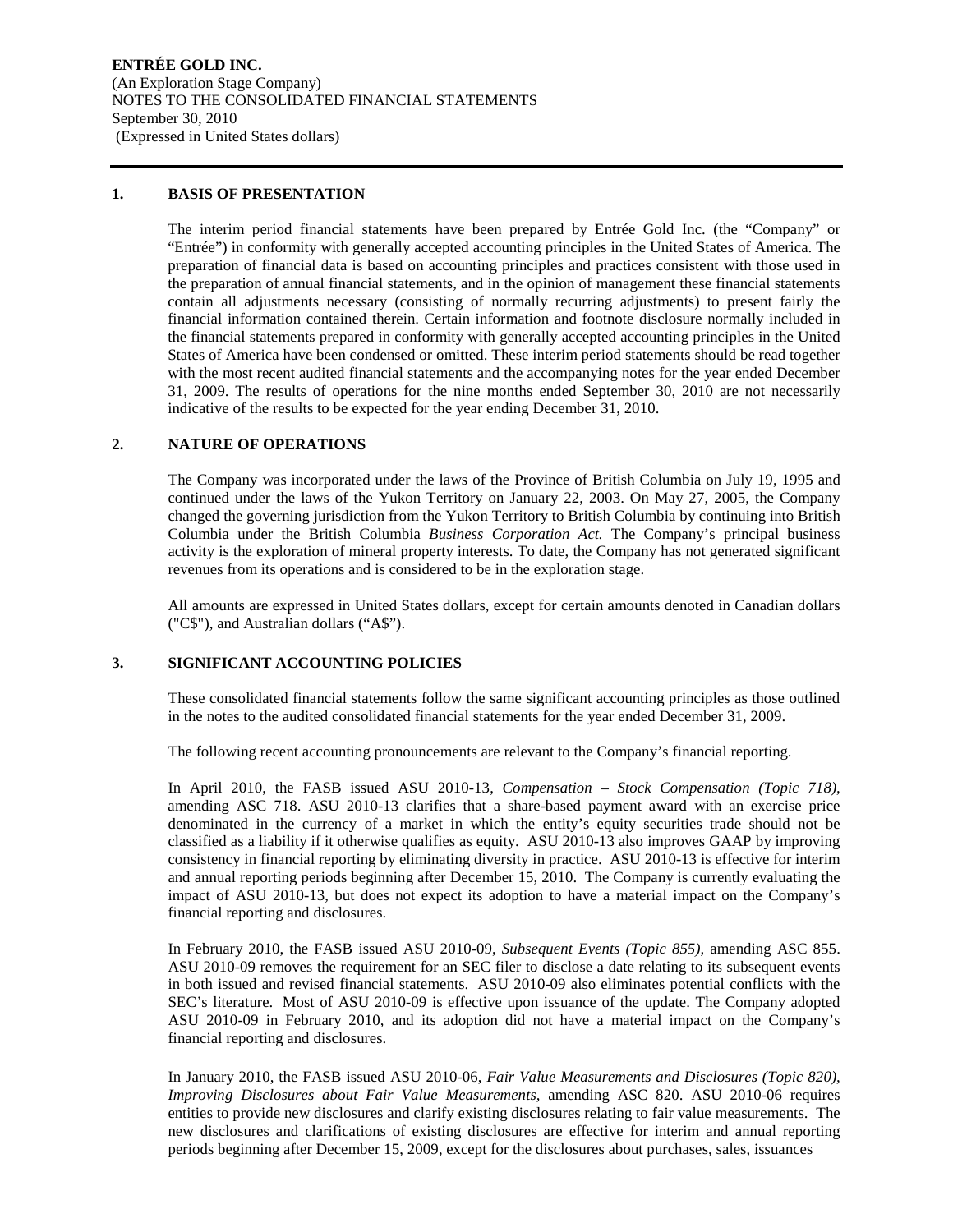#### **3. SIGNIFICANT ACCOUNTING POLICIES** (cont'd...)

and settlements in Level 3 fair value measurements, which are effective for fiscal years beginning after December 15, 2010 and for interim periods within those fiscal years. The Company adopted ASU 2010-06 during the March 2010 quarter, and its adoption did not have a material impact on the Company's financial position or results of operations.

## **4. ACQUISITIONS**

The Company acquired all of the outstanding shares of PacMag Metals Limited (now PacMag Metals Pty Ltd) ("PacMag") on June 30, 2010, pursuant to a Scheme Implementation Deed dated November 28, 2009 and amended by a Deed of Variation dated April 12, 2010 (the "Scheme Deed"), with PacMag, by way of schemes of arrangement (the "Schemes") under the laws of Australia (the "Transaction"). All outstanding options to purchase PacMag shares were cancelled pursuant to the Schemes. Consideration for the PacMag shares acquired was common shares of Entree Gold ("Entree Shares"), with the number issued based on a share exchange ratio of 0.1018 Entree Shares for each PacMag share and C\$0.0415 cash for each PacMag share. Consideration for cancellation of PacMag options was Entree Shares, with the number issued calculated with reference to the share exchange ratio, the exercise price and time value for such PacMag options and whether the PacMag options were "in the money" or not. The Company issued an aggregate of 15,020,801Entrée Shares to former shareholders and option holders of PacMag.

The acquisition has been accounted for as an acquisition of the net assets of PacMag, rather than a business combination, as the net assets acquired did not represent a separate business transaction. For accounting purposes, Entree acquired control of PacMag on June 30, 2010 and these consolidated financial statements include the results of PacMag from June 30, 2010. As consideration, the Company issued 15,020,801 common shares valued at \$28,325,101, paid \$6,160,391 and incurred transaction costs of \$1,282,789 for a total consideration of \$35,768,281

A preliminary allocation of the purchase price, which is subject to final adjustments, is as follows:

| Cash                                      | \$ | 959,437        |
|-------------------------------------------|----|----------------|
| Receivables                               |    | 52,266         |
| Investments                               |    | 895,273        |
| Mineral property interests                |    | 49,280,499     |
| Equipment                                 |    | 1,488          |
| Accounts payables and accrued liabilities |    | (130,916)      |
| Future income tax liability               |    | (15, 289, 766) |
|                                           | S  | 35,768,281     |

For the purposes of these consolidated financial statements, the purchase consideration has been allocated on a preliminary basis to the fair value of assets acquired and liabilities assumed, based on management's best estimates and taking into account all available information at the time of acquisition as well as applicable information at the time these consolidated financial statements were prepared. Entree will continue to review information and perform further analysis with respect to these assets, prior to finalizing the allocation of the purchase price in 2010. Although the results of this review are presently unknown, it is anticipated that it may result in a change to the value attributable to tangible assets and future income tax liabilities.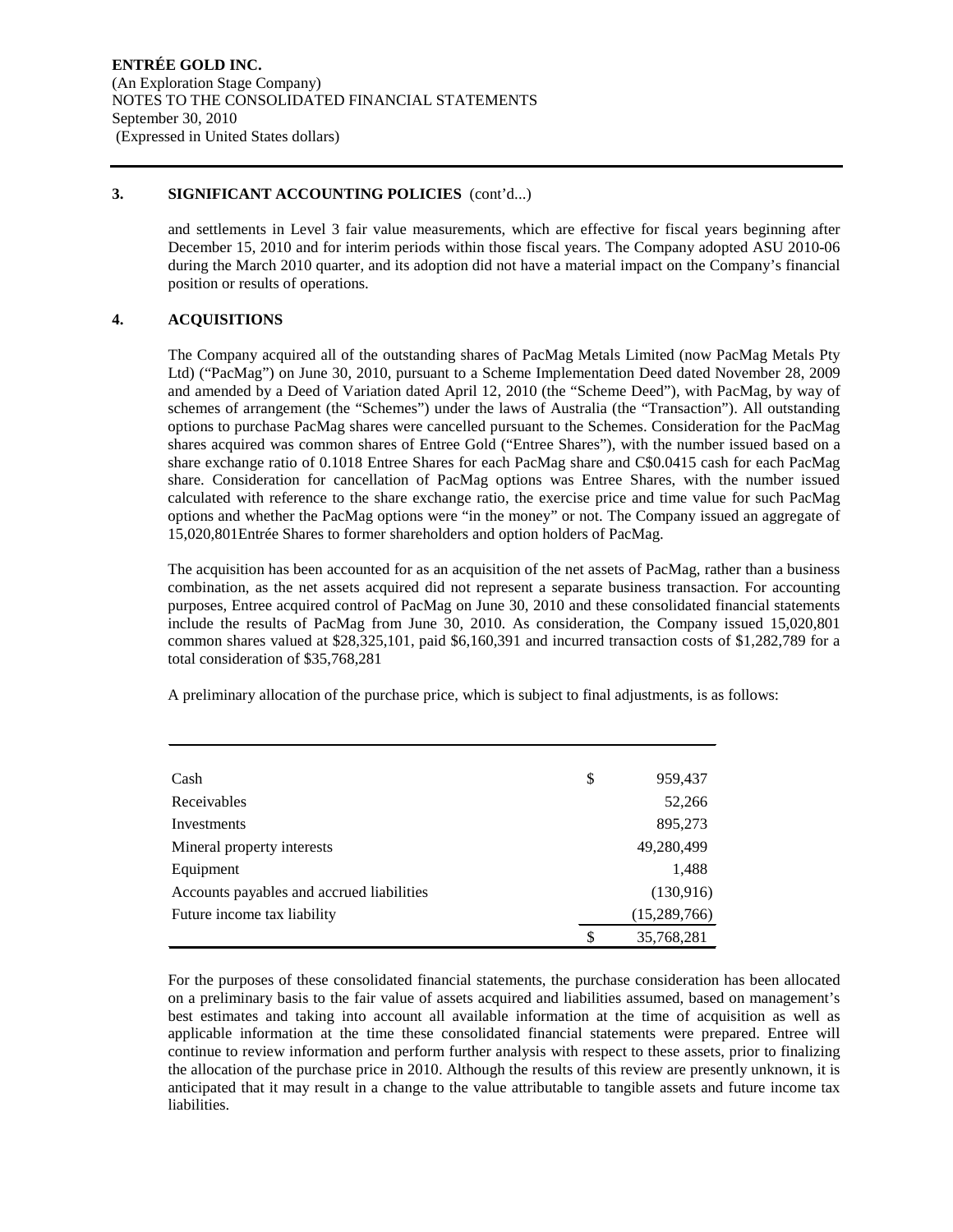#### **5. INVESTMENTS**

#### *Asset Backed Commercial Paper*

The Company owns Asset Backed Notes ("AB Notes") with a face value of C\$4,007,068 (December 31, 2009 – C\$4,013,365). The Company has designated the notes as "available for sale" and the notes are recorded at fair value.

During the fiscal quarter, the fair market value of the AB Notes was positively impacted by two factors: credit market conditions, and the passage of time.

Credit markets resumed their tightening trend in the third quarter of 2010, which was a significant influence on the increase in Fair Market Price of the AB Notes during Q3.

Secondly, the simple passage of time has a positive effect on fair market price. As with all debt instruments, if they do not default the value of these AB Notes will approach par as the maturity date approaches. The reduction in the time-to-maturity is a factor that increases the Fair Market Value of the AB Notes this period.

The impact of these positive factors was an increase in fair market value in the period. As a result of this analysis, the Company has estimated the fair market value of its AB Notes investment to be C\$2,623,998 as at September 30, 2010 (December 31, 2009 – C\$2,267,560). Accordingly, the Company has recorded an unrealized gain of \$341,936 in other comprehensive income (September 30, 2009 – \$475,541) for the nine months ended September 30, 2010.

The table below summarizes the Company's valuation.

| Restructuring categories         | C\$ thousands<br>Face value | September 30/2010<br>C\$ Fair value | Dec 31/2009<br>C\$ Fair value | Expected<br>maturity date |
|----------------------------------|-----------------------------|-------------------------------------|-------------------------------|---------------------------|
| <b>MAV 2 Notes</b>               |                             | estimate*                           | estimate                      |                           |
| A1 (rated A)                     | 1,960,231                   | 1,537,392                           | 1,388,866                     | 12/20/2016                |
| A2 (rated BBB)                   | 1,630,461                   | 1,000,732                           | 826,653                       | 12/20/2016                |
| B                                | 295,974                     | 84,670                              | 50,836                        | 12/20/2016                |
| C                                | 120.402                     | 1.204                               | 1.205                         | 12/20/2016                |
| <b>Total original investment</b> | 4,007,068                   | 2,623,998                           | 2,267,560                     |                           |

\* - the range of fair values estimated by the Company varied between C\$2.2 million and C\$2.7 million

 - the total United States dollars fair value of the investment at September 30, 2010 is \$2,548,070 (Dec 31, 2009 - \$2,166,597).

We believe we have utilized an appropriate methodology to estimate fair value. However, there can be no assurance that management's estimate of potential recovery as at September 30, 2010 is accurate. Subsequent adjustments, either materially higher or lower, may be required in future reporting periods.

#### *Equity Method Investment*

The Company has a 20% equity investment in a joint venture with Oyu Tolgoi LLC, a subsidiary of Ivanhoe Mines Ltd. (Note 7). At September 30, 2010, the Company's investment in the joint venture was \$Nil (December 31, 2009 - \$94,154). The Company's share of the loss of the joint venture is \$597,326 for the nine months ended September 30, 2010 (September 30, 2009 - \$65,548).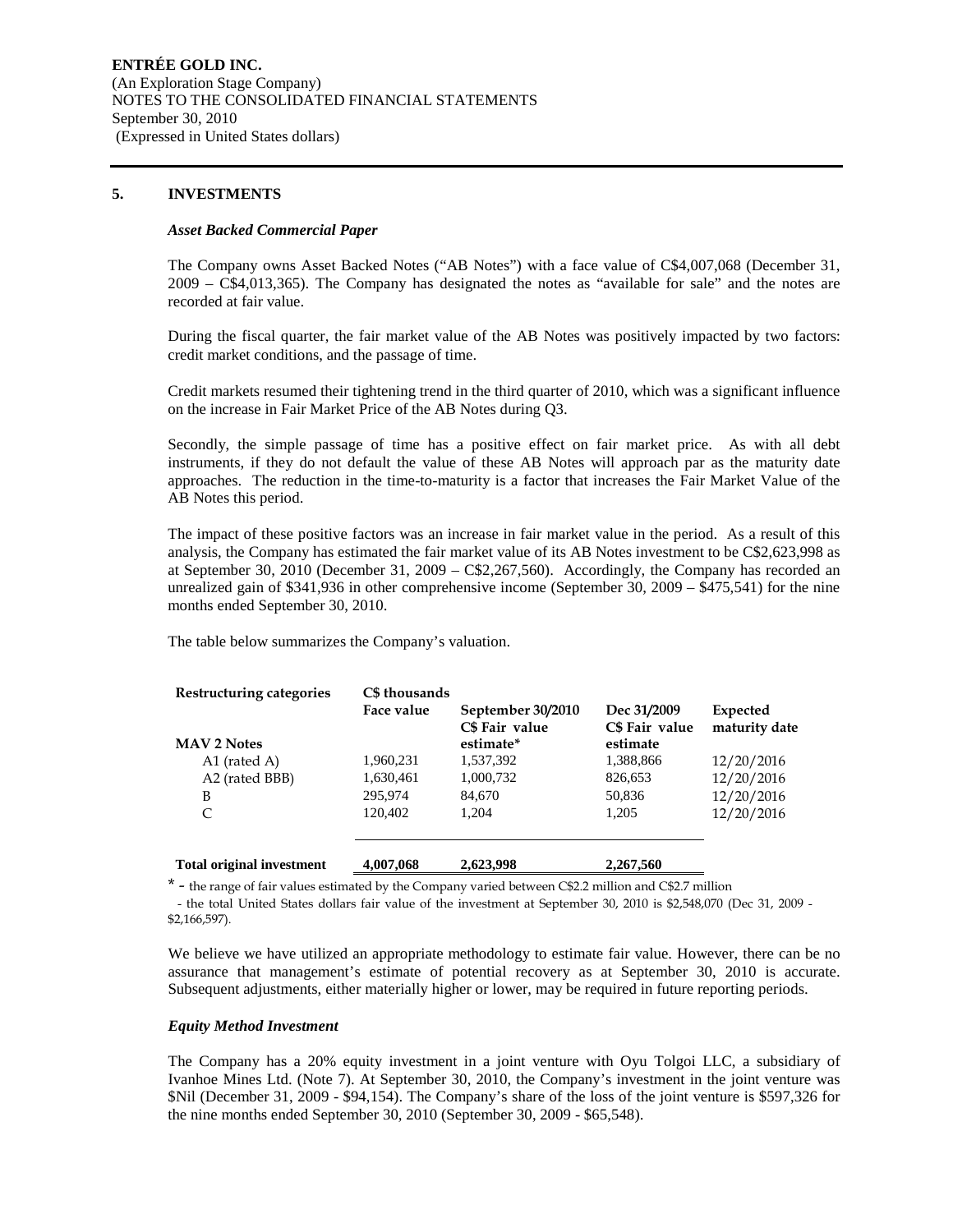# **5. INVESTMENTS** (cont'd...)

#### *Australia Listed Equity Securities*

At September 30, 2010, the Company held the following Australia listed securities:

|                            | <b>Shares</b> | FMV         |
|----------------------------|---------------|-------------|
| Peninsula Minerals Limited | 34,650,000    | \$1,336,367 |
| Zinc Co. Limited           | 300,000       | 10.124      |
|                            |               | \$1,346,491 |

# **6. EQUIPMENT**

|                    |   |                         | September 30, 2010 |         | December 31, 2009 |         |      |             |              |             |    |          |
|--------------------|---|-------------------------|--------------------|---------|-------------------|---------|------|-------------|--------------|-------------|----|----------|
|                    |   | Net Book<br>Accumulated |                    |         |                   |         |      |             |              | Accumulated |    | Net Book |
|                    |   | Cost                    | Depreciation       |         | Value             |         | Cost |             | Depreciation |             |    | Value    |
|                    |   |                         |                    |         |                   |         |      |             |              |             |    |          |
| Office equipment   | S | 125.459                 | \$.                | 71.323  | S                 | 54.136  | S    | 126.873     |              | 68,095      | S  | 58,778   |
| Computer equipment |   | 568,570                 |                    | 314,880 |                   | 253.690 |      | 533,022     |              | 265,491     |    | 267,531  |
| Field equipment    |   | 518,690                 |                    | 238,425 |                   | 280,265 |      | 472,495     |              | 210,987     |    | 261,508  |
| <b>Buildings</b>   |   | 428,875                 |                    | 255,334 |                   | 173.541 |      | 416.734     |              | 233,989     |    | 182,745  |
|                    |   | 1.641.594               | \$                 | 879.962 | S                 | 761,632 |      | \$1,549,124 |              | 778.562     | \$ | 770.562  |

## **7. MINERAL PROPERTY INTERESTS**

Title to mineral property interests involves certain inherent risks due to the difficulties of determining the validity of certain claims as well as the potential for problems arising from the frequently ambiguous conveyancing history characteristic of many mineral property interests. The Company has investigated title to its mineral property interests and, to the best of its knowledge, title to the mineral property interests are in good standing.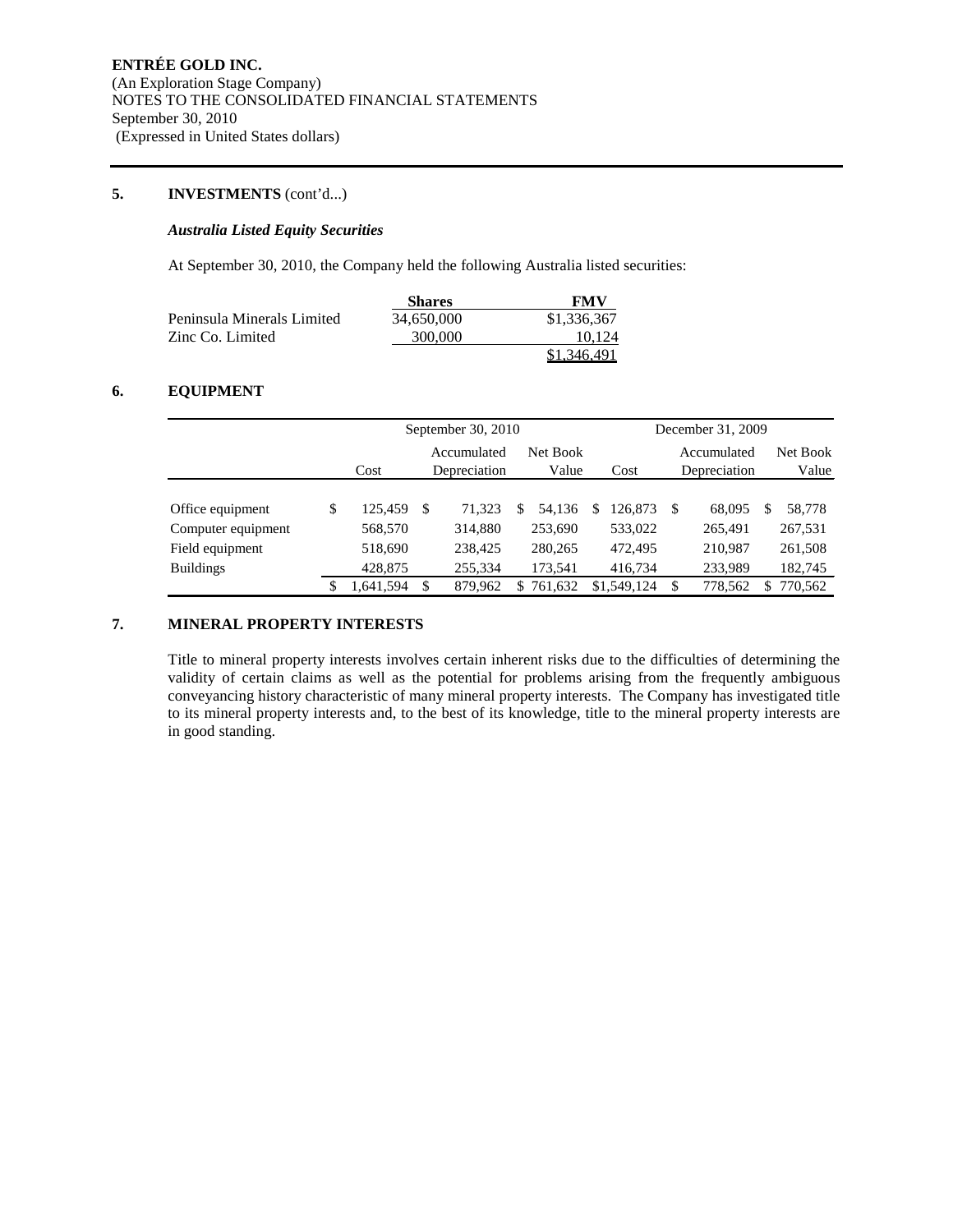Acquisition costs capitalized are summarized as follows:

|                            | September 30,    |                   |
|----------------------------|------------------|-------------------|
|                            | 2010             | December 31, 2009 |
| <b>USA</b>                 |                  |                   |
| Empirical                  | \$<br>272,945    | \$<br>84,511      |
| <b>Bisbee</b>              | 84,897           |                   |
| Blackjack                  | 46,931           | 45,546            |
| Roulette                   | 219,017          | 162,551           |
| Ann Mason                  | 46,384,183       |                   |
| <b>Blue Hills</b>          | 2,997,890        |                   |
| Sentinel                   | 305,800          |                   |
| Meadow Valley              | 21,335           |                   |
| Rainbow Canyon             | 28,446           |                   |
| <b>Shamrock</b>            | 100,000          |                   |
| <b>Total USA</b>           | 50,461,444       | 292,608           |
| <b>AUSTRALIA</b>           |                  |                   |
| Corktree                   | 376,269          |                   |
| Mystique                   | 409,398          |                   |
| <b>Blue Rose JV</b>        | 176,196          |                   |
| <b>Total USA</b>           | 961,863          |                   |
| <b>Total all locations</b> | \$<br>51,423,307 | \$<br>292,608     |

#### **MONGOLIA**

#### **Lookout Hill**

The Company's Lookout Hill property in the South Gobi region of Mongolia is comprised of two mining licences (Shivee Tolgoi and Javhlant) granted by the Mineral Resources Authority of Mongolia and held through the Company's wholly-owned subsidiary Entrée LLC. The Shivee Tolgoi mining licence was issued for a 30 year term in October 2009 and has right of renewal for a further two 20 year terms. The Javhlant mining license was also issued for a 30 year term in October 2009 and has right of renewal for a further two 20 year terms.

The Company entered into an arm's-length Equity Participation and Earn-In Agreement (the "Earn-In Agreement") in October 2004 with Ivanhoe Mines Ltd. This agreement was subsequently assigned to Oyu Tolgoi LLC, which is owned as to 66% by Ivanhoe Mines Ltd. and as to 34% by the Government of Mongolia (Oyu Tolgoi LLC and Ivanhoe Mines Ltd. are collectively, "Ivanhoe Mines"). The Earn-In Agreement provided that Ivanhoe Mines would have the right, subject to certain conditions outlined in the Earn-in Agreement, to earn a participating interest in a mineral exploration and, if warranted, development and mining project on a portion of the Lookout Hill property (the "Joint Venture Property"). As of June 30, 2008, Ivanhoe Mines had expended a total of \$35 million on exploration on the Joint Venture Property and in accordance with the Earn-In Agreement, the Company and Ivanhoe Mines formed a joint venture (the "Entrée-Ivanhoe Joint Venture") on terms annexed to the Earn-In Agreement.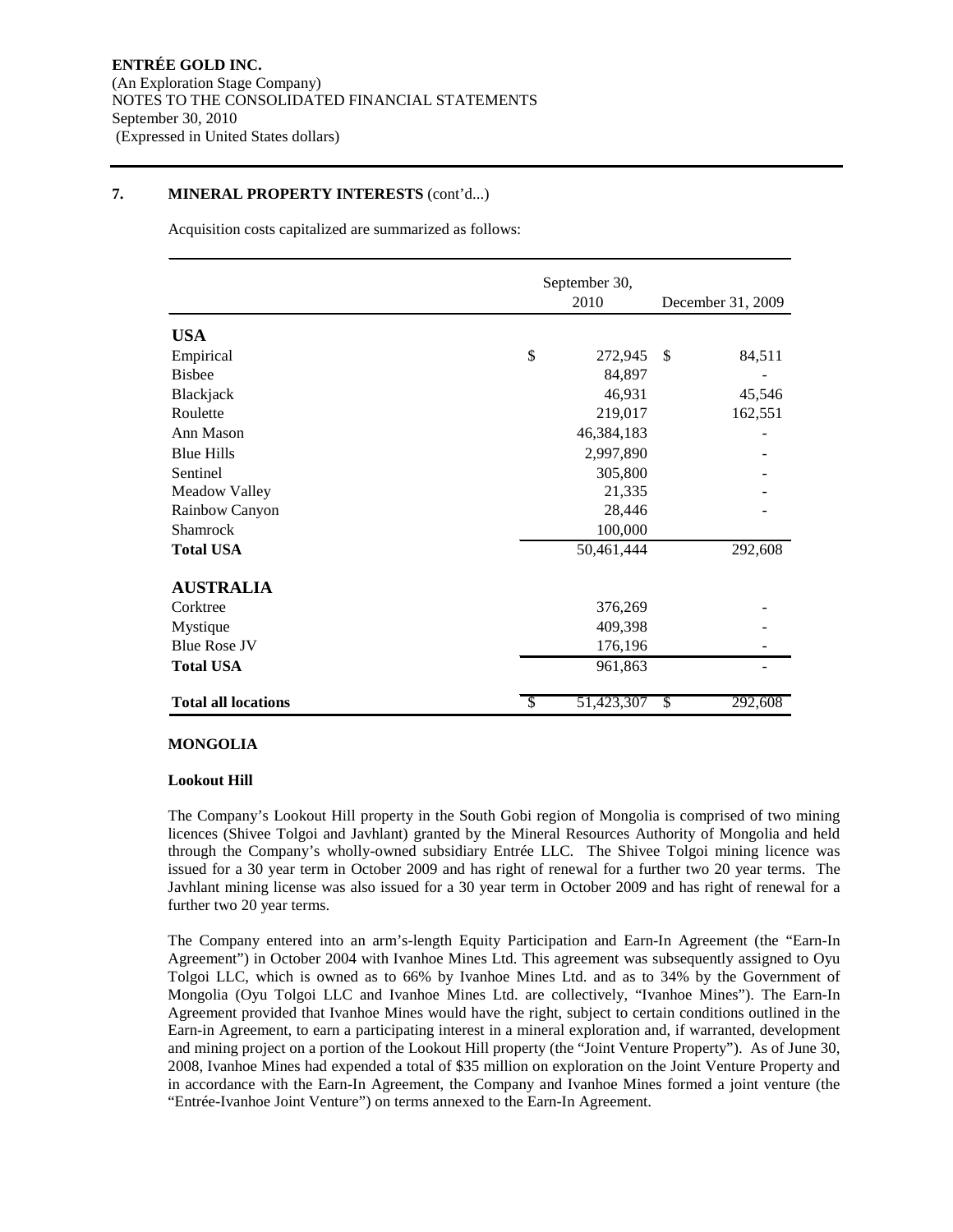**MONGOLIA** (cont'd...)

#### Lookout Hill (cont'd...)

The beneficial ownership of the Shivee Tolgoi and Javhlant mining licences is divided between Entrée and the Entrée-Ivanhoe Joint Venture as follows:

- The Entrée-Ivanhoe Joint Venture beneficially holds 39,864 hectares consisting of the eastern portion of Shivee Tolgoi and all of Javhlant mining licences. The Joint Venture Property is contiguous with, and on three sides (to the north, east and south) surrounds Oyu Tolgoi LLC's Oyu Tolgoi project. The Joint Venture Property hosts the Hugo North Extension deposit and the Heruga deposit. The Company owns a 20 or 30% interest in the Joint Venture Property.
- The portion of the Shivee Tolgoi mining licence outside of the Joint Venture Property ("Shivee West") covers an area of 35,242 hectares. Shivee West is 100% owned by Entrée and is subject to a first right of refusal by Oyu Tolgoi LLC.

The total estimated annual fees in order to maintain the Shivee Tolgoi and Javhlant mining licences in good standing is approximately \$1,100,000. Approximately \$600,000 of this amount would be recoverable from the Entrée-Ivanhoe Joint Venture.

As of September 30, 2010, the Entrée-Ivanhoe Joint Venture had expended approximately \$6.3 million (September 30, 2009 - \$2.1 million) in mineral property interests to advance the project. Under the terms of the Earn-in Agreement, Ivanhoe Mines advanced to the Company the required cash participation amount charging interest at prime plus 2% (Note 8).

#### **Togoot**

The Company holds 100% interest in a third mining licence (Togoot) granted by the Mineral Resources Authority of Mongolia on June 24, 2010. The Company's other wholly-owned Mongolian subsidiary, Entree Resources LLC, is the registered owner of the Togoot mining licence, which has a 30 year term and the right of renewal for a further two 20 year terms. The annual fee for maintaining the Togoot licence is \$70,154.

## **UNITED STATES OF AMERICA**

#### **Ann Mason**

The Ann Mason property, which includes the Blue Hills copper oxide target, is Entrée's most advanced project outside of Mongolia. Entrée has a 100% interest in the Ann Mason property indirectly through its wholly-owned subsidiary PacMag, which it acquired in June 2010, and through PacMag's wholly-owned subsidiary, MIM (USA) Inc.

The Ann Mason property is located seven kilometres west of the town of Yerington in central west Nevada and hosts the Ann Mason copper molybdenum porphyry deposit and the Blue Hills copper oxide target.

#### **Blackjack**

In July 2009, the Company entered into an agreement with Honey Badger Exploration Inc. ("Honey Badger") whereby the Company may acquire up to an 80% interest in a portion of the Yerington West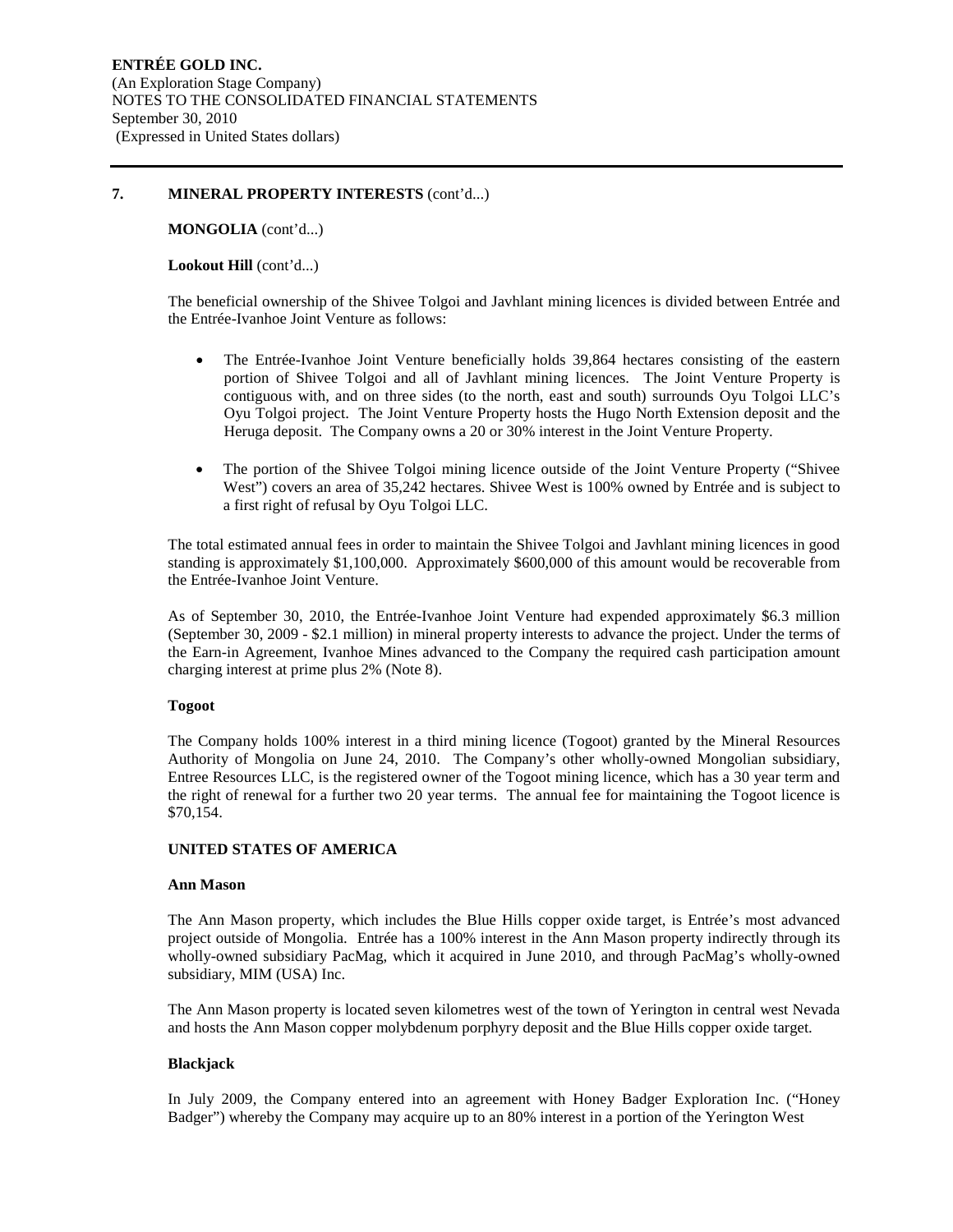#### **UNITED STATES OF AMERICA** (cont'd...)

#### **Blackjack** (cont'd...)

project, known as the Blackjack property. On August 26, 2010, the Company exercised its first option to acquire 51% after incurring minimum expenditures of \$900,000 in the first year of exploration and issuing 37,500 shares and reimbursing Honey Badger for up to \$206,250 of expenditures previously incurred on the property. The Company may increase its interest by a further 29% (to 80% in total) by making payments of \$375,000 and issuing 375,000 shares by August 21, 2012. The Company has committed to carry Honey Badger through the completion of 10,000 metres of drilling, including drilling done within the first year.

#### **Roulette**

In September 2009, the Company entered into an agreement with Bronco Creek Exploration Inc. ("Bronco Creek") to acquire an 80% interest in the Roulette property, which adjoins and is directly south of the Blackjack property currently under option with Honey Badger. Under the terms of the agreement, the Company may acquire an 80% interest in the Roulette property by incurring expenditures of \$1,000,000, making cash payments of \$140,000 and issuing 85,000 shares within three years. The minimum expenditure required in Year 1 is \$300,000, along with cash payments totalling \$90,000 and issuance of 72,500 shares. Per the terms of the agreement, the Company issued 50,000 shares in November 2009, made payments totalling \$90,000, and completed the minimum exploration expenditures.

#### **Empirical**

In July 2007, the Company entered into an agreement with Empirical Discovery, LLC ("Empirical") to explore for and develop certain mineral targets in southeastern Arizona and adjoining southwestern New Mexico. Under the terms of the agreement, the Company has the option to acquire an 80% interest in any of the properties by incurring exploration expenditures totalling a minimum of \$1.9 million and issuing 300,000 shares within 5 years of Toronto Stock Exchange ("TSX") acceptance of the agreement (August 9, 2007). If the Company exercises its option, Empirical may elect within 90 days to retain a 20% participating interest or convert to a 2% NSR (net smelter returns) royalty, half of which may be purchased for \$2 million. Per the terms of the agreement, the Company issued 15,000 shares in August 2007, 20,000 shares in August 2008, 35,000 shares in August 2009 and 80,000 shares in August 2010.

#### **Lordsburg**

The Lordsburg project is one of the targets advanced under the 2007 Empirical agreement. The Company determined that based on favourable preliminary results this project warrants significant exploration.

#### **Bisbee**

In January 2008, the Company entered into a second agreement with Empirical whereby the Company has the option to acquire an 80% interest in any of the properties by incurring exploration expenditures totaling a minimum of \$1.9 million and issuing 150,000 shares within 5 years of the anniversary of TSX acceptance of the agreement (February 13, 2008). If the Company exercises its option, Empirical may elect within 90 days to retain a 20% participating interest or convert to a 2% NSR royalty, half of which may be purchased for \$2 million. Upon entering this agreement, the Company issued 10,000 shares to Empirical as per the terms of the agreement. Under the terms of the agreement, a further 20,000 shares were issued to Empirical in February 2009 and another 30,000 shares in February 2010.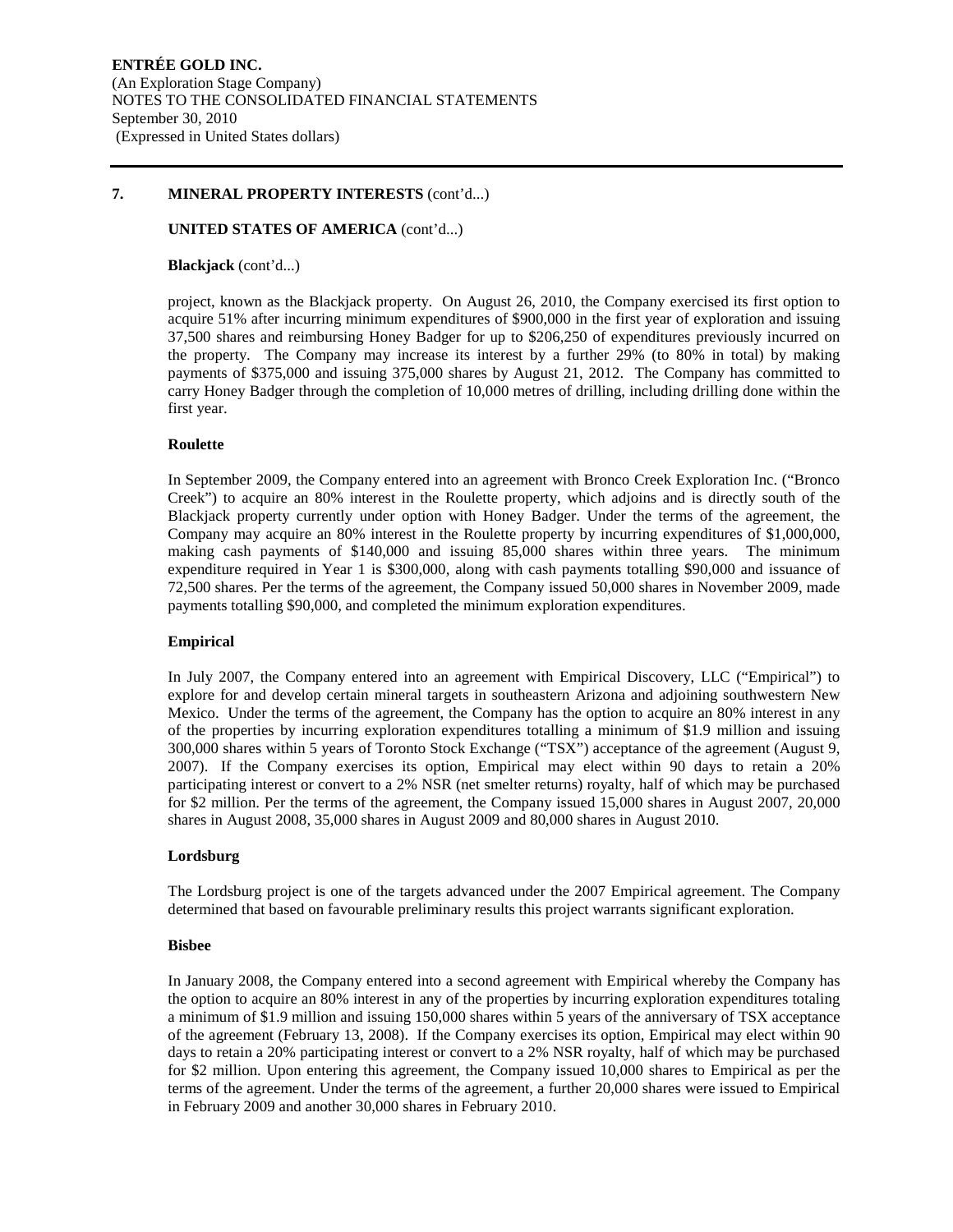#### **UNITED STATES OF AMERICA** (cont'd...)

#### **Shamrock**

The Shamrock project was acquired on June 30, 2010 through the acquisition of PacMag. The Shamrock project is a skarn exploration target located in the Yerington copper porphyry district in western Nevada, USA. PacMag had an agreement in place with the Palosky Family Trust to explore for and develop the mineral claims with the option to purchase for \$250,000 on September 12, 2010. In August 2010, the Company amended the agreement with the Palosky Family Trust to require a \$100,000 option payment on September 12, 2010 and subsequent payments of  $$100,000$  on the Sept 12<sup>th</sup> anniversary date for the following two years. The Company made the initial \$100,000 option payment on September 12, 2010.

#### **Sentinel**

The Sentinel project is a uranium exploration project in southwest North Dakota, USA. The property includes a lease agreement with the Evangelical Lutheran Church in America. The lease agreement requires payments totally approximately \$180,000 over the next 6 years with the next payment due in July 2011 and the greater of \$225,000 or 4% Royalty on gross proceeds by July 18, 2017 and thereafter in years 2018 through 2027.

#### **Meadow Valley**

Meadow Valley consists of 44 unpatented mining claims staked by Gold (USA) Invest which is a wholly owned sub of the Company and a lease agreement with Minquest Inc on a total of six (6) adjoining claims. The lease agreement grants an exclusive option to the Company to acquire all of the interest in the property, subject to a 3% NSR royalty, by paying \$190,000 over 6 years commencing August, 2010 and incurring \$350,000 in exploration expenditures. The Meadow Valley project is an early stage exploration project within the Laramide Copper province in Arizona, USA.

#### **Rainbow Canyon**

The Rainbow Canyon project is owned 100% by the Company and was acquired on June 30, 2010 through the acquisition of PacMag. The Rainbow Canyon project is an early stage epithermal gold project in Nevada, USA.

#### **AUSTRALIA**

#### **Blue Rose**

The Blue Rose project is a joint venture owned 51% by the Company and 49% by Giralia Resources NL ("Giralia"). The Company's interest in the Blue Rose project was acquired on June 30, 2010 through the acquisition of PacMag. The Blue Rose project is a copper gold molybdenum project in South Australia. The manager, PacMag, and Giralia are currently funding exploration activities.

In September 2010, the Company announced that the Blue Rose joint venture had entered into an agreement with Bonython Metals Group Pty. Ltd. ("BMG"), a private Australian resource company. BMG has agreed to purchase 100% of the iron ore rights on the joint venture's Blue Rose exploration property EL3848 in exchange for 6% of BMG's future issued capital. Should BMG convert to a public company by September 25, 2012, BMG will exchange the joint venture's shares in the private company for 6% of the initial public offering on the day of listing. Should BMG fail to publicly list its shares by that date, it shall, by way of a selective share buy-back, acquire the joint venture's private shares for A\$25 million.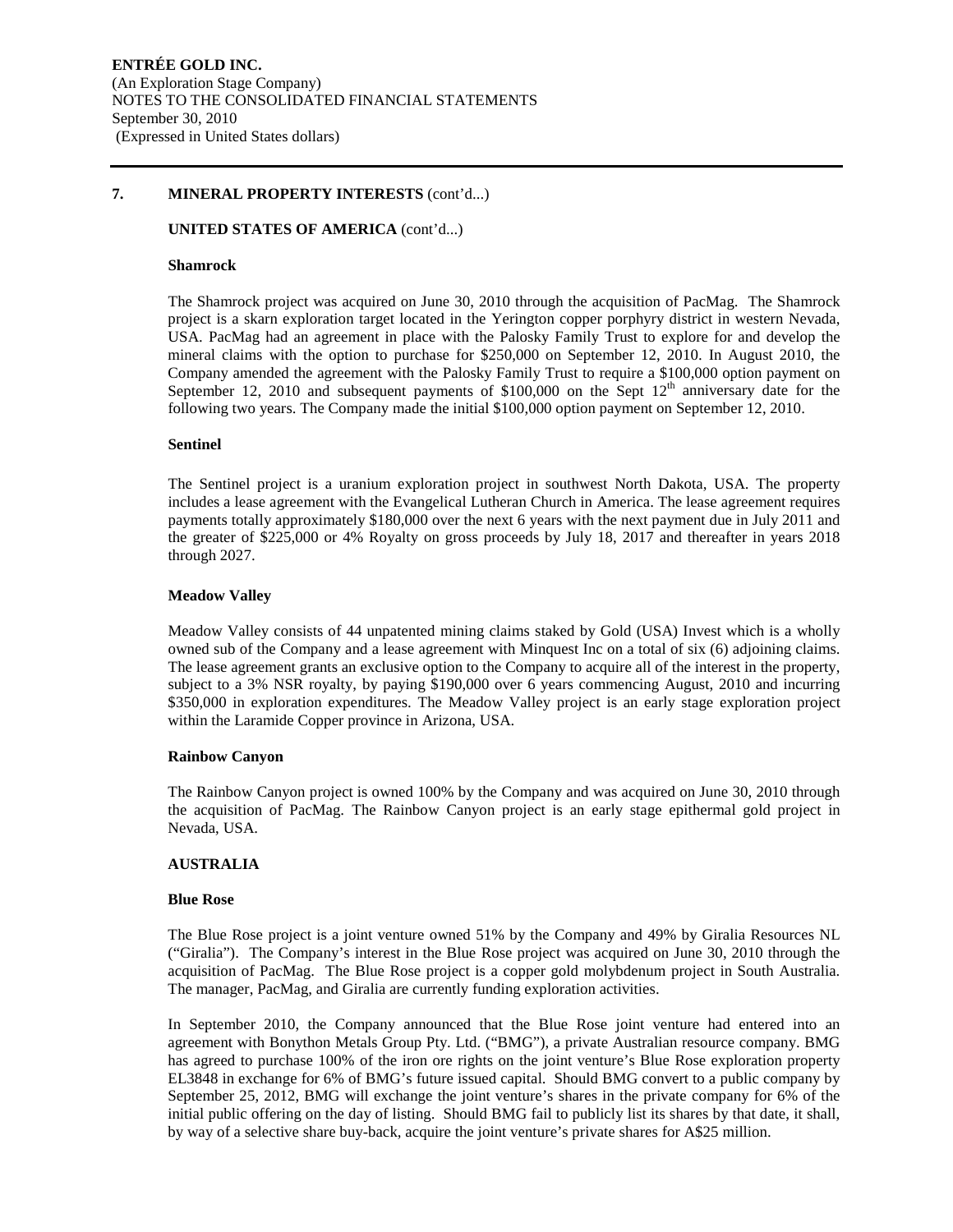**AUSTRALIA** (cont'd...)

**Blue Rose** (cont'd…)

Under a recently executed Mineral Development Agreement ("MDA"), Wasco Mining Pty Ltd ("Wasco") will acquire 100% of a portion of the Blue Rose deposit and the rights to mine and process all mineralisation extracted. The MDA includes a staged refund (subject to standard industry terms and conditions) of historical exploration costs to the Blue Rose joint venture by Wasco totaling A\$1.95 million and a 1.5% gross revenue royalty payable to the Blue Rose joint venture partners on the production of metals mined from the deposit.

#### **Northling**

The Northling project is owned 100% by the Company and was acquired on June 30, 2010 through the acquisition of PacMag. Dominion Mining Limited may earn 70% of the project by expending \$750,000 over 5 years.

#### **Mystique**

The Mystique project is owned 100% by the Company and was acquired on June 30, 2010 through the acquisition of PacMag. Blackfire Gold Pty Ltd. may earn 60% of the project by expending \$1 million over 3 years and 75% by expending \$2.5 million over 5 years.

#### **Corktree**

The Corktree project is an early stage copper project in Western Australia. Pursuant to an earn-in agreement with Giralia, the Company has the right to earn a 75% interest in the Corktree project by expending AUD\$750,000 in exploration over 5 years. The Corktree earn-in rights were acquired on June 30, 2010 through the acquisition of PacMag.

#### **CHINA**

#### **Huaixi**

In November 2007, the Company entered into an agreement with the Zhejiang No. 11 Geological Brigade to explore for copper within three prospective contiguous exploration licences in Pingyang County, Zhejiang Province, People's Republic of China. The Company has agreed to spend \$3 million to fund exploration activities on the licences over a four year period in order to earn a 78% interest while the Zhejiang No. 11 Geological Brigade would then hold a 22% interest.

## **CANADA**

#### **Crystal**

In September 2009, the Company reached an agreement with Taiga Consultants Ltd. to acquire the Crystal property. The Company may acquire a 100% interest, subject to a 1% NSR royalty, in the Crystal property after completing C\$500,000 in exploration expenditures and issuing 100,000 shares. One half of the NSR can be purchased by the Company for C\$500,000 (Note 14).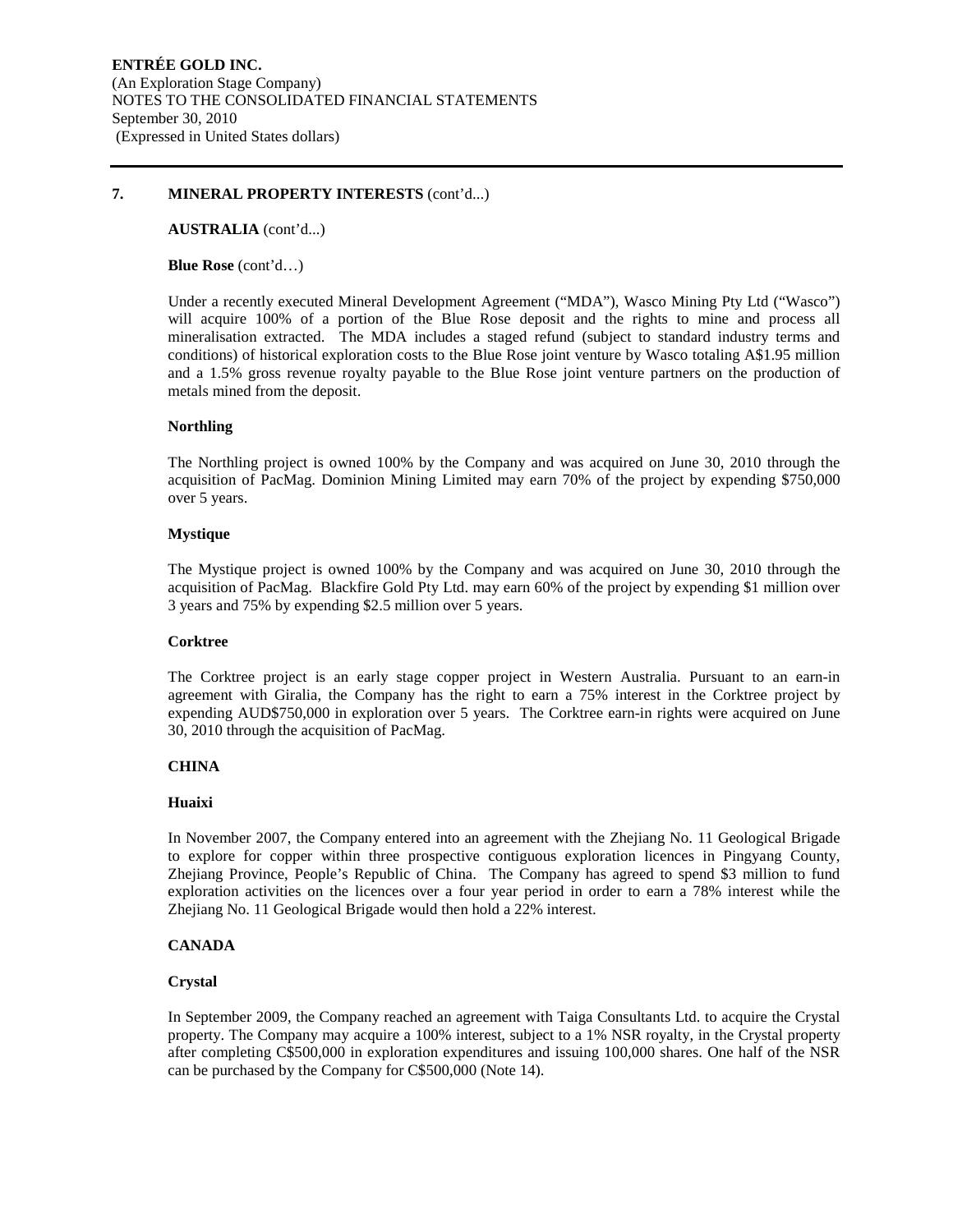#### **PERU**

#### **Lukkacha**

In September 2010, the Company announced that it had entered into a conditional agreement with a private Peruvian company whereby Entrée, through its wholly-owned Peruvian subsidiary, Exploraciones Apolo Resources S.A.C. ("Apolo"), may acquire an initial 70% interest in the Lukkacha property located in Tacna Province of southeastern Peru. A payment of \$34,000 was due on signing the agreement, as well as an advance of \$50,000. The property is situated within 50 kilometres of the international border with Chile, and initiation of work is subject to Apolo obtaining a Supreme Decree allowing it to work on the property. Subject to obtaining the Supreme Decree, Apolo may earn a 70% interest by making cash payments totalling \$215,000 and expending a minimum of \$1.5 million on exploration, to include a minimum 6,000 metres of diamond drilling, within 24 months. Once Apolo has vested a 70% interest, it may acquire a further 30% interest by paying the vendors \$2 million within 24 months. The vendors would retain a 2% NSR, half of which may be purchased at any time for \$1 million

Exploration costs expensed are summarized as follows:

|                            | Three Months  |           | Three Months |               |                 |                                     |  |  |
|----------------------------|---------------|-----------|--------------|---------------|-----------------|-------------------------------------|--|--|
|                            | Ended         |           |              | Ended         |                 | Nine Months Ended Nine Months Ended |  |  |
|                            | September 30, |           |              | September 30, | September 30,   | September 30,                       |  |  |
|                            |               | 2010      |              | 2009          | 2010            | 2009                                |  |  |
|                            |               |           |              |               |                 |                                     |  |  |
| <b>MONGOLIA</b>            |               |           |              |               |                 |                                     |  |  |
| Lookout Hill               | \$            | 2,818,389 | \$           | 1,625,877     | 4,905,985<br>\$ | 4,749,151<br>\$                     |  |  |
| <b>Total Mongolia</b>      |               | 2,818,389 |              | 1,625,877     | 4,905,985       | 4,749,151                           |  |  |
| <b>CHINA</b>               |               |           |              |               |                 |                                     |  |  |
| Huaixi                     |               | 141,770   |              | 127,418       | 413,639         | 562,352                             |  |  |
| <b>Total China</b>         |               | 141,770   |              | 127,418       | 413,639         | 562,352                             |  |  |
| <b>USA</b>                 |               |           |              |               |                 |                                     |  |  |
| Lordsburg                  |               | 22,770    |              | 373,808       | 48,523          | 1,327,267                           |  |  |
| Empirical                  |               | 26,088    |              | 249,277       | 120,647         | 353,792                             |  |  |
| <b>Bisbee</b>              |               | 29,633    |              | 35,259        | 166,069         | 118,061                             |  |  |
| Blackjack                  |               | 439,748   |              | 189,622       | 976,003         | 189,622                             |  |  |
| Roulette                   |               | 393,945   |              | 24,454        | 548,352         | 24,454                              |  |  |
| Ann Mason                  |               | 107,886   |              |               | 107,886         |                                     |  |  |
| <b>Blue Hill</b>           |               | 415,205   |              |               | 415,205         |                                     |  |  |
| <b>Total USA</b>           |               | 1,435,275 |              | 872,420       | 2,382,685       | 2,013,196                           |  |  |
| <b>OTHER</b>               |               | 101,534   |              | 96,941        | 414,335         | 254,408                             |  |  |
| <b>Total other</b>         |               | 101,534   |              | 96,941        | 414,335         | 254,408                             |  |  |
| <b>Total all locations</b> | \$            | 4,496,968 | S            | 2,722,656     | 8,116,644<br>\$ | 7,579,107<br>\$                     |  |  |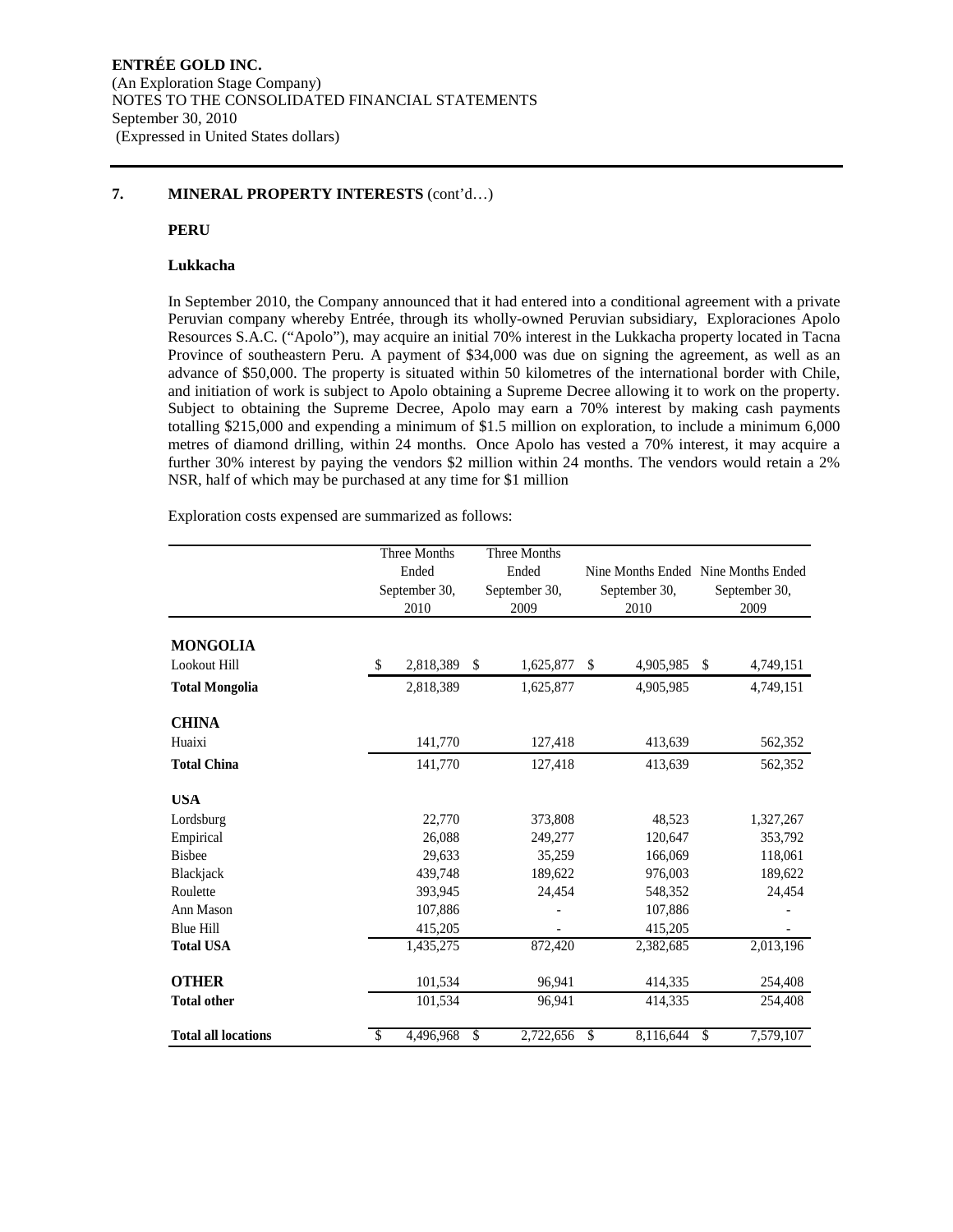#### **8. LOANS PAYABLE**

Under the terms of the Earn-In Agreement (Note 7), Ivanhoe Mines will contribute funds to approved joint venture programs and budgets on the Company's behalf. Interest on each loan advance shall accrue at an annual rate equal to Ivanhoe Mines' actual cost of capital or the prime rate of the Royal Bank of Canada, plus two percent (2%) per annum, whichever is less, as at the date of the advance. The loans will be repayable by the Company monthly from ninety percent (90%) of the Company's share of available cash flow from the joint venture. In the absence of available cash flow, the loans will not be repayable. The loans are unsecured and the Company will use the proceeds of the loans only to meet its obligations under the joint venture. The loans are not expected to be repaid within one year.

## **9. COMMON STOCK**

#### **Share issuances**

In February 2010, the Company issued 30,000 shares at a fair value of \$82,391 to Empirical pursuant to the January 2008 mineral property option agreement (Note 7).

In August 2010, the Company issued 80,000 shares at a fair value of \$185,863 to Empirical pursuant to the June 2007 mineral property option agreement (Note 7).

In June 2010, the Company issued 15,020,801 shares at a fair value of \$28,325,101 pursuant to the acquisition of PacMag (Note 4) and incurred \$147,228 of share issue costs.

During the nine months ended September 30, 2010, the Company issued 1,532,271 common shares for cash proceeds of \$1,794,520 on the exercise of stock options. The fair value recorded when the options were granted of \$1,359,386 has been transferred from additional paid–in capital to common stock on the exercise of the options. Included in the issued shares were 376,571 common shares issued pursuant to the cashless exercise of 1,535,300 options with an exercise price of C\$1.75 and 7,500 options with an exercise price of C\$2.60, with the remaining 1,166,229 options treated as cancelled.

#### **Stock options**

The Company has adopted a stock option plan (the "Plan") to grant options to directors, officers, employees and consultants. Under the Plan, as amended in June 2010, the Company may grant options to acquire up to 10% of the issued and outstanding shares of the Company. Options granted can have a term of up to ten years and an exercise price typically not less than the Company's closing stock price on the last trading day before the date of grant.

The Company uses the Black-Scholes option pricing model to determine the fair value of stock options granted. For employees, the compensation expense is amortized on a straight-line basis over the requisite service period which approximates the vesting period. Compensation expense for stock options granted to non-employees is recognized over the contract services period or, if none exists, from the date of grant until the options vest. Compensation associated with unvested options granted to non-employees is re-measured on each balance sheet date using the Black-Scholes option pricing model.

The Company uses historical data to estimate option exercise, forfeiture and employee termination within the valuation model. For non-employees, the expected term of the options approximates the full term of the options. The risk-free interest rate is based on a treasury instrument whose term is consistent with the expected term of the stock options. The Company has not paid and does not anticipate paying dividends on its common stock; therefore, the expected dividend yield is assumed to be zero. Companies are required to utilize an estimated forfeiture rate when calculating the expense for the reporting period. Based on the best estimate, management applied the estimated forfeiture rate of Nil in determining the expense recorded in the accompanying Statements of Operations.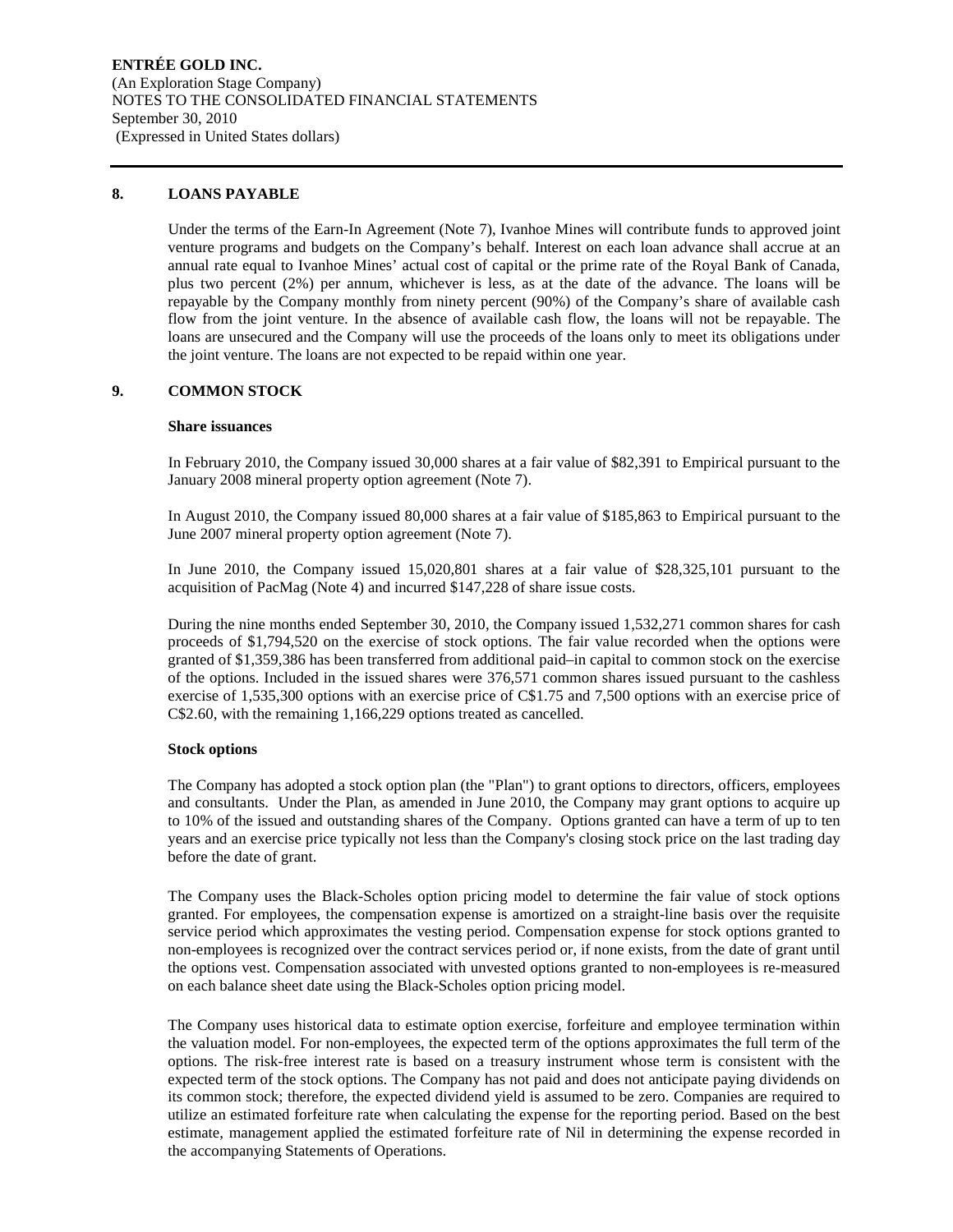## **Stock options** (cont'd…)

Stock option transactions are summarized as follows:

|                               |                            | Weighted Average               |
|-------------------------------|----------------------------|--------------------------------|
|                               | Number of<br><b>Shares</b> | <b>Exercise Price</b><br>(C\$) |
| Balance at December 31, 2008  | 10,651,800                 | 1.65                           |
| Granted                       | 3,622,500                  | 1.97                           |
| Exercised                     | (2,355,948)                | 1.23                           |
| Cancelled                     | (289, 552)                 | 1.15                           |
| Expired                       | (721,000)                  | 1.60                           |
| Balance at December 31, 2009  | 10,907,800                 | 1.86                           |
| Exercised                     | (392,968)                  | 1.58                           |
| Balance at March 31, 2010     | 10,514,832                 | 1.87                           |
| Exercised                     | (925,303)                  | 1.76                           |
| Cancelled                     | (1,166,229)                | 1.75                           |
| Expired                       | (17,500)                   | 1.71                           |
| Balance at June 30, 2010      | 8,405,800                  | 1.90                           |
| Granted                       | 300,000                    | 2.34                           |
| Exercised                     | (214,000)                  | 1.49                           |
| Balance at September 30, 2010 | 8,491,800                  | 1.92                           |

There were 300,000 stock options granted during the nine months ended September 30, 2010. The weighted average fair value per stock option granted during the nine months ended September 30, 2009 was C\$01.48. The number of stock options exercisable at September 30, 2010 was 8,491,800.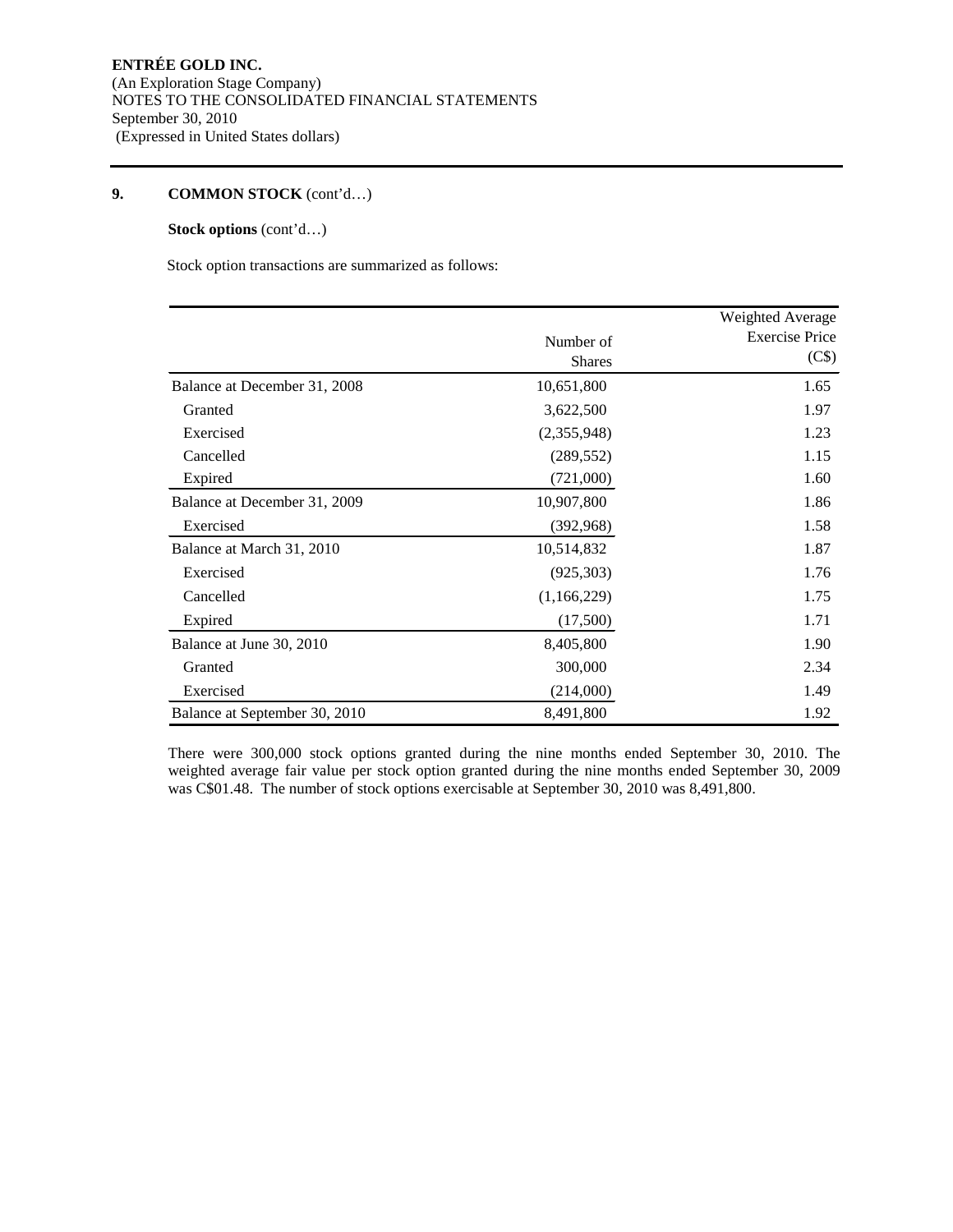#### **Stock options** (cont'd…)

At September 30, 2010, the following stock options were outstanding:

| Number of<br>Options | Exercise<br>Price<br>(C\$) | Aggregate<br><b>Intrinsic Value</b><br>(C\$) | <b>Expiry Date</b> | Number of<br>Options<br>Exercisable |               | Aggregate<br>Intrinsic Value<br>(C\$) |
|----------------------|----------------------------|----------------------------------------------|--------------------|-------------------------------------|---------------|---------------------------------------|
|                      |                            |                                              |                    |                                     |               |                                       |
| 80,000               | 1.80                       | \$<br>94.400                                 | January 23, 2011   | 80,000                              | $\mathcal{S}$ | 94,400                                |
| 100,000              | 2.20                       | 78,000                                       | February 8, 2011   | 100,000                             |               | 78,000                                |
| 10,000               | 2.34                       | 6.400                                        | March 28, 2011     | 10,000                              |               | 6,400                                 |
| 707,300              | 1.32                       | 1,174,118                                    | July 10, 2011      | 707,300                             |               | 1,174,118                             |
| 50,000               | 1.77                       | 60,500                                       | January 22, 2012   | 50,000                              |               | 60,500                                |
| 200,000              | 2.16                       | 164,000                                      | April 5, 2012      | 200,000                             |               | 164,000                               |
| 500,000              | 2.06                       | 460,000                                      | May 16, 2012       | 500,000                             |               | 460,000                               |
| 467,000              | 2.30                       | 317,560                                      | May 31, 2012       | 467,000                             |               | 317,560                               |
| 5,000                | 2.58                       | 2,000                                        | January 9, 2013    | 5,000                               |               | 2,000                                 |
| 1,464,500            | 2.00                       | 1,435,210                                    | April 3, 2013      | 1,464,500                           |               | 1,435,210                             |
| 1,500                | 1.55                       | 2,145                                        | May 21, 2013       | 1,500                               |               | 2,145                                 |
| 125,000              | 2.02                       | 120,000                                      | July 17, 2013      | 125,000                             |               | 120,000                               |
| 1,126,500            | 1.55                       | 1,610,895                                    | September 17, 2013 | 1,126,500                           |               | 1,610,895                             |
| 1,545,000            | 1.32                       | 2,564,700                                    | February 12, 2014  | 1,545,000                           |               | 2,564,700                             |
| 1,810,000            | 2.60                       | 687,800                                      | December 22, 2014  | 1,810,000                           |               | 687,800                               |
| 300,000              | 2.34                       | 192,000                                      | September 22, 2015 | 300,000                             |               | 192,000                               |
| 8,491,800            |                            | \$<br>8,969,728                              |                    | 8,491,800                           | \$            | 8,969,728                             |

The aggregate intrinsic value in the preceding table represents the total intrinsic value, based on the Company's closing stock price of C\$2.98 per share as of September 30, 2010, which would have been received by the option holders had all options holders exercised their options as of that date. The total number of in-the-money options vested and exercisable as of September 30, 2010 was 8,491,800. The total intrinsic value of options exercised during the nine months ended September 30, 2010 was \$2,181,687 (September 30, 2009 -\$655,420).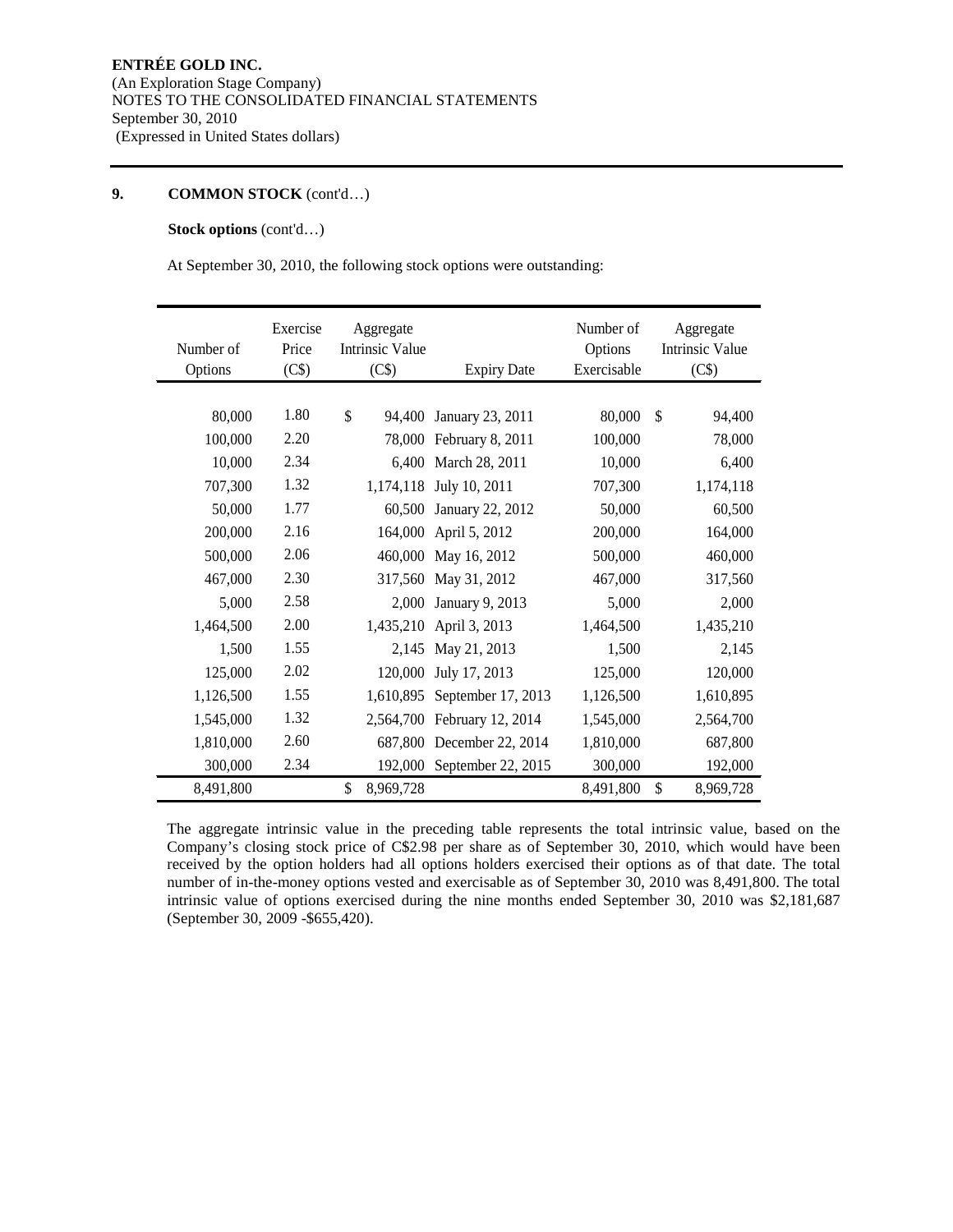#### **Stock options** (cont'd…)

The following table summarizes information regarding the non-vested stock purchase options outstanding as of September 30, 2010.

|                                          | Number of<br>Options | Weight Average<br>Grant-Date Fair<br>Value $(C$)$ |
|------------------------------------------|----------------------|---------------------------------------------------|
|                                          |                      |                                                   |
| Non-vested options at December 31, 2008  | 166,667              | 1.43                                              |
| Vested                                   | (166, 667)           |                                                   |
| Non-vested options at December 31, 2009  |                      |                                                   |
| Non-vested options at March 31, 2010     |                      |                                                   |
| Non-vested options at June 30, 2010      |                      |                                                   |
| Non-vested options at September 30, 2010 |                      |                                                   |

#### **Stock-based compensation**

300,000 stock options were granted during the nine months ended September 30, 2010. The fair value of stock options granted during the nine months ended September 30, 2009 was \$1,250,242 which was fully recognized upon grant. Stock-based compensation recognized during the nine months ended September 30, 2010 was \$430,792 (September 30, 2009 - \$1,326,834) which has been recorded in the consolidated statements of operations as follows with corresponding additional paid-in capital recorded in stockholders' equity:

|                            | Three Months<br>Ended<br>September 30,<br>2010 |                          | Three Months<br>Ended<br>September 30,<br>2009 |   | Nine Months<br>Ended<br>September 30.<br>2010 |                              | Nine Months<br>Ended<br>September 30,<br>2009 |                          | Cumulative to<br>September 30,<br>2010 |            |
|----------------------------|------------------------------------------------|--------------------------|------------------------------------------------|---|-----------------------------------------------|------------------------------|-----------------------------------------------|--------------------------|----------------------------------------|------------|
| Consulting fees            | \$                                             | $\overline{\phantom{a}}$ | \$                                             | - | \$                                            | $\qquad \qquad \blacksquare$ | \$                                            | $\overline{\phantom{a}}$ | \$                                     | 1,794,562  |
| Legal                      |                                                |                          |                                                |   |                                               |                              |                                               |                          |                                        | 287,931    |
| Management fees            |                                                |                          |                                                |   |                                               |                              |                                               | 1,100,902                |                                        | 8,131,956  |
| Mineral property interests |                                                |                          |                                                |   |                                               |                              |                                               | 160,271                  |                                        | 3,235,267  |
| Office and administration  |                                                | 430,792                  |                                                |   |                                               | 430,792                      |                                               | 21.891                   |                                        | 3,584,576  |
| Stockholder communications |                                                |                          |                                                |   |                                               |                              |                                               |                          |                                        |            |
| and investor relations     |                                                |                          |                                                |   |                                               |                              |                                               | 43,770                   |                                        | 1,053,377  |
|                            | \$                                             | 430.792                  | <sup>\$</sup>                                  |   | \$                                            | 430.792                      | S                                             | 1.326.834                | S.                                     | 18,087,669 |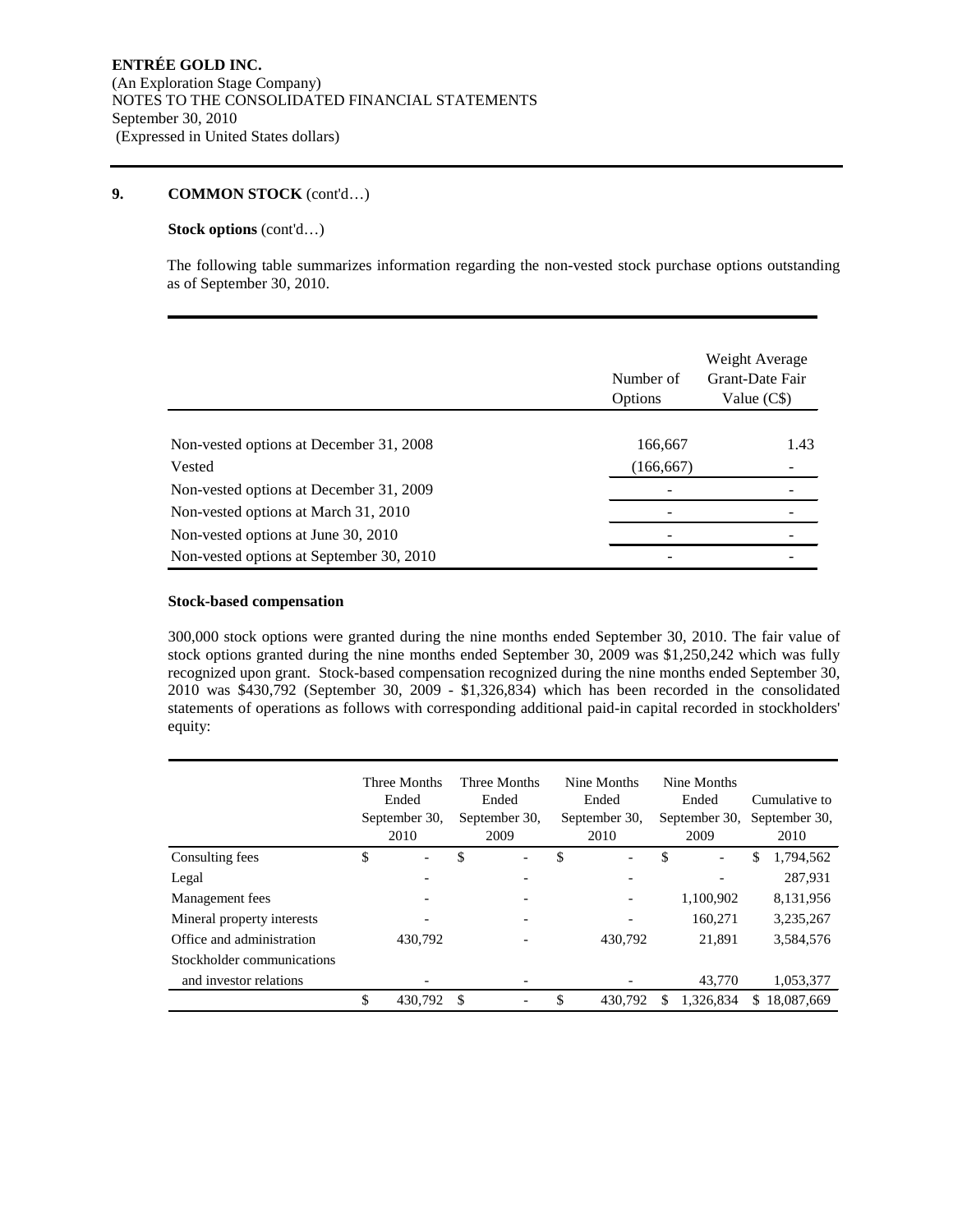## **Stock-based compensation (cont'd...)**

The following weighted-average assumptions were used for the Black-Scholes valuation of stock options granted:

|                                  | Three and Nine Three and Nine<br>Months Ended<br>September 30,<br>2010 | <b>Months Ended</b><br>September 30,<br>2009 |
|----------------------------------|------------------------------------------------------------------------|----------------------------------------------|
| Risk-free interest rate          | 1.79%                                                                  | 1.95%                                        |
| Expected life of options (years) | 5.0                                                                    | 5.0                                          |
| Annualized volatility            | 76%                                                                    | 81%                                          |
| Dividend rate                    | $0.00\%$                                                               | $0.00\%$                                     |

## **10. SEGMENT INFORMATION**

The Company operates in one business segment being the exploration of mineral property interests.

Geographic information is as follows:

|                     | September 30, |            |    | December 31. |  |  |
|---------------------|---------------|------------|----|--------------|--|--|
|                     | 2010          |            |    | 2009         |  |  |
|                     |               |            |    |              |  |  |
| Identifiable assets |               |            |    |              |  |  |
| Canada              | \$            | 27,117,941 | -S | 44,269,665   |  |  |
| Mongolia            |               | 1,703,516  |    | 906,485      |  |  |
| <b>USA</b>          |               | 51,260,218 |    | 583,461      |  |  |
| Australia           |               | 3,158,758  |    |              |  |  |
| Peru                |               | 93,021     |    |              |  |  |
| China               |               | 79,763     |    | 44,509       |  |  |
|                     |               | 83,413,217 | \$ | 45,804,120   |  |  |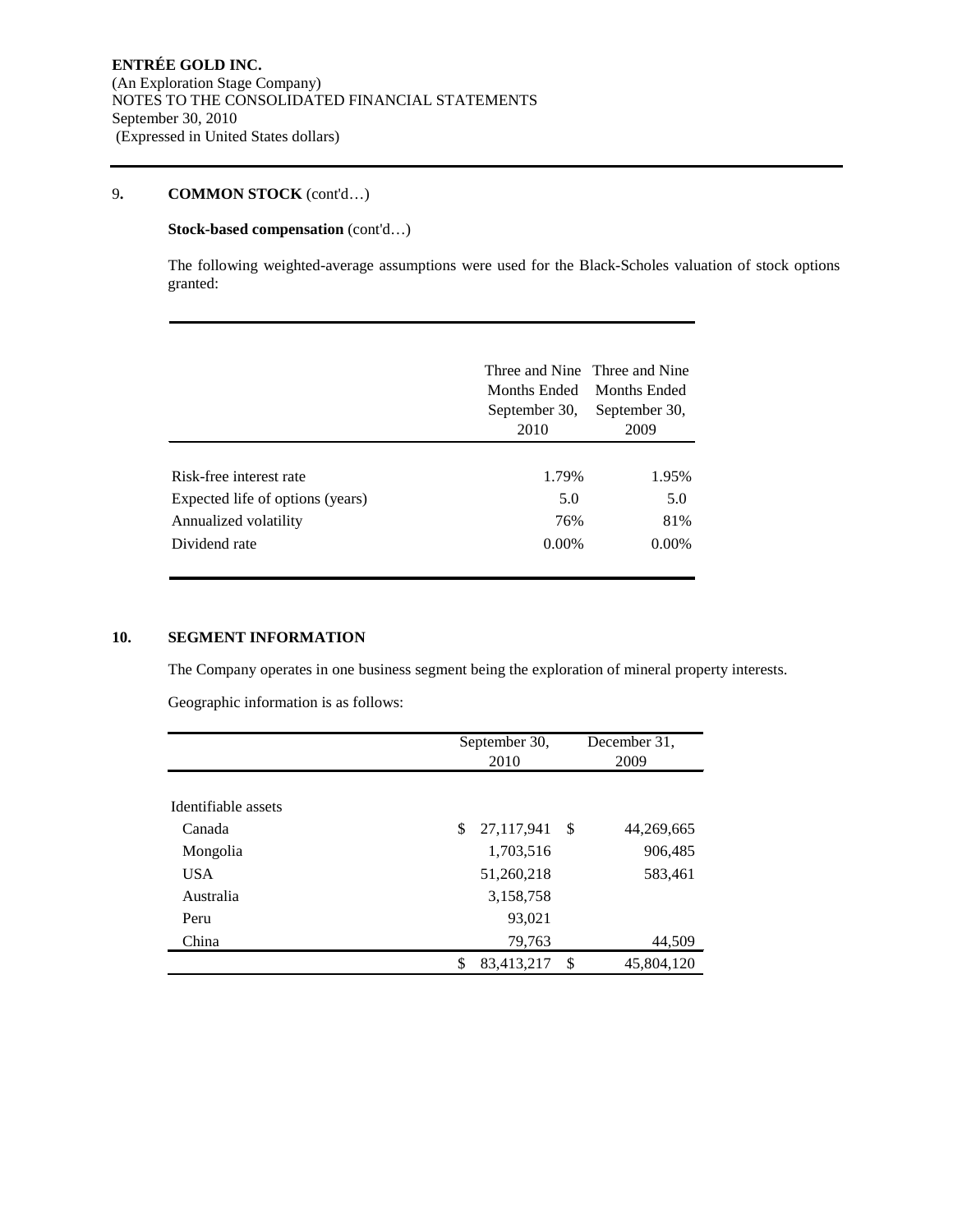## 10. **SEGMENT INFORMATION** (cont'd...)

|                     | Three Months<br>Ended<br>September 30,<br>2010 |               | Three Months<br>Ended<br>September 30,<br>2009 |  | Nine Months<br>Ended<br>September 30,<br>2010 |    | Nine Months<br>Ended<br>September 30,<br>2009 |  |
|---------------------|------------------------------------------------|---------------|------------------------------------------------|--|-----------------------------------------------|----|-----------------------------------------------|--|
|                     |                                                |               |                                                |  |                                               |    |                                               |  |
| Loss for the period |                                                |               |                                                |  |                                               |    |                                               |  |
| Canada              | \$<br>$(1,662,112)$ \$                         |               | $(1,250,428)$ \$                               |  | $(3,797,374)$ \$                              |    | (3,860,088)                                   |  |
| Mongolia            | (3,235,438)                                    |               | (1,395,986)                                    |  | (5,436,532)                                   |    | (4,584,752)                                   |  |
| <b>USA</b>          | (1,488,567)                                    |               | (854, 479)                                     |  | (2,454,515)                                   |    | (2,044,949)                                   |  |
| China               | (141, 875)                                     |               | (120, 034)                                     |  | (418, 298)                                    |    | (572, 689)                                    |  |
| Australia           | (2,982)                                        |               |                                                |  | (2,982)                                       |    |                                               |  |
| Peru                | (16,995)                                       |               |                                                |  | (16,995)                                      |    |                                               |  |
|                     | \$<br>(6.547.969)                              | $\mathcal{S}$ | (3.620.927)                                    |  | \$(12, 126, 696)                              | \$ | (11,062,478)                                  |  |

## **11. FINANCIAL INSTRUMENTS**

The Company's financial instruments consist of cash and cash equivalents, receivables, investments, accounts payable and accrued liabilities and loans payable. Unless otherwise noted, it is management's opinion that the Company is not exposed to significant interest or credit risks arising from these financial instruments. The fair value of these financial instruments approximates their carrying values, except as noted below.

The Company is exposed to currency risk by incurring certain expenditures in currencies other than the Canadian dollar. The Company does not use derivative instruments to reduce this currency risk.

Fair value measurement is based on a fair value hierarchy, which requires an entity to maximize the use of observable inputs and minimize the use of unobservable inputs when measuring fair value. The standard describes three levels of inputs that may be used to measure fair value which are:

Level 1 — Quoted prices that are available in active markets for identical assets or liabilities.

Level 2 —Quoted prices in active markets for similar assets that are observable.

Level 3 — Unobservable inputs that are supported by little or no market activity and that are significant to the fair value of the assets or liabilities.

At September 30, 2010, the Company had Level 1 financial instruments with a fair value of \$27,601,360 and one Level 3 financial instrument with a fair value of \$2,548,070 (Note 5)

|             | <b>Level 1</b> | <b>Level 2</b>           | Level 3                  | Total      |
|-------------|----------------|--------------------------|--------------------------|------------|
| Cash        | 26,254,869     | -                        | $\overline{\phantom{a}}$ | 26,254,869 |
| Investments | 1,346,491      | -                        | 2,548,070                | 3,894,561  |
|             | 27,601,360     | $\overline{\phantom{0}}$ | 2,548,070                | 30,149,430 |